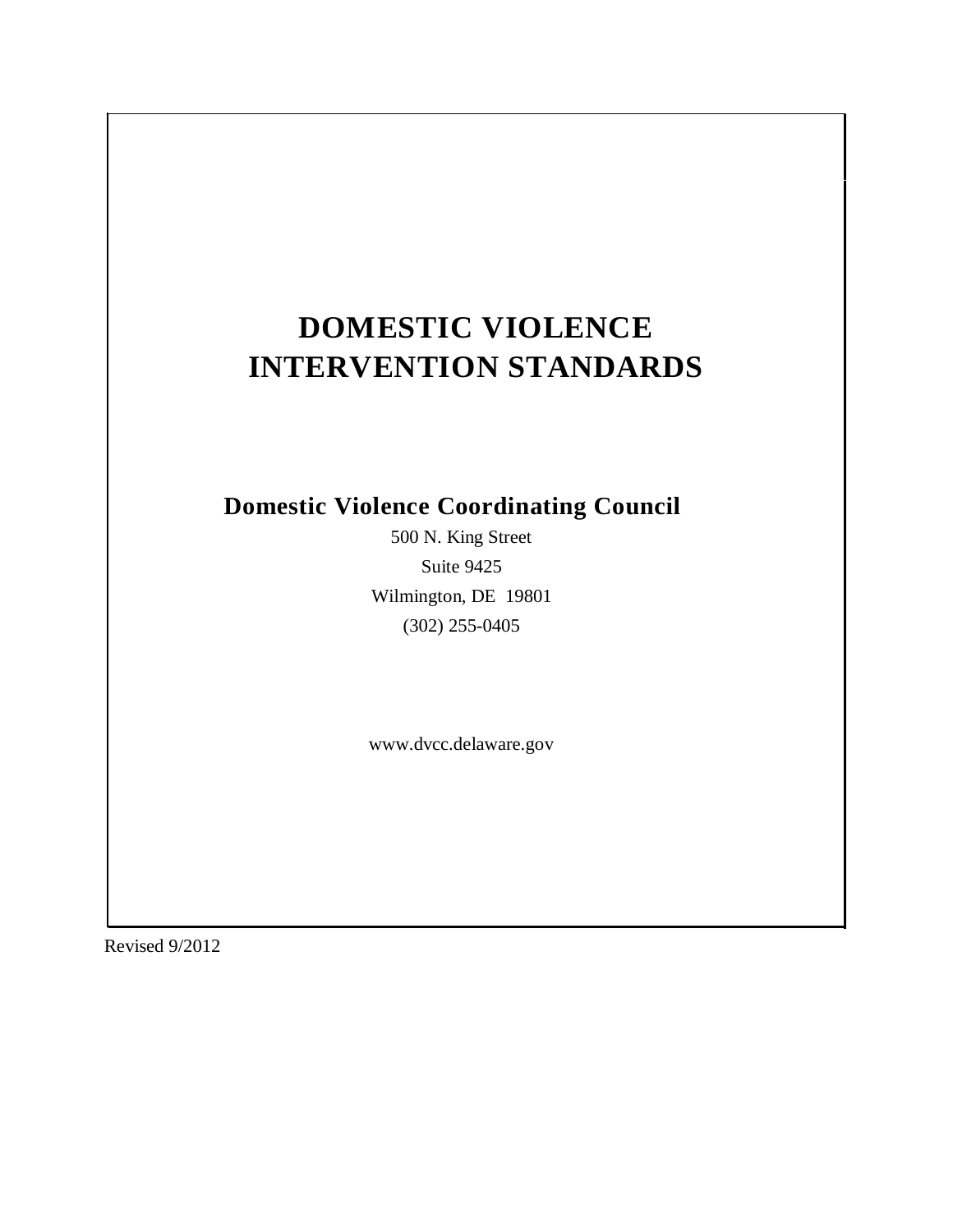# **TABLE OF CONTENTS**

|       | II. PURPOSE OF THE CURRICULUM FOR INTERVENTION PROGRAMS1   |  |
|-------|------------------------------------------------------------|--|
|       |                                                            |  |
|       |                                                            |  |
|       |                                                            |  |
| VI.   | WHEN DOMESTIC VIOLENCE INTERVENTION IS APPROPRIATE5        |  |
|       |                                                            |  |
| VIII. |                                                            |  |
|       |                                                            |  |
|       |                                                            |  |
|       |                                                            |  |
|       |                                                            |  |
|       |                                                            |  |
|       |                                                            |  |
|       | XV. CREDENTIALS FOR DOMESTIC VIOLENCE INTERVENTION PROGRAM |  |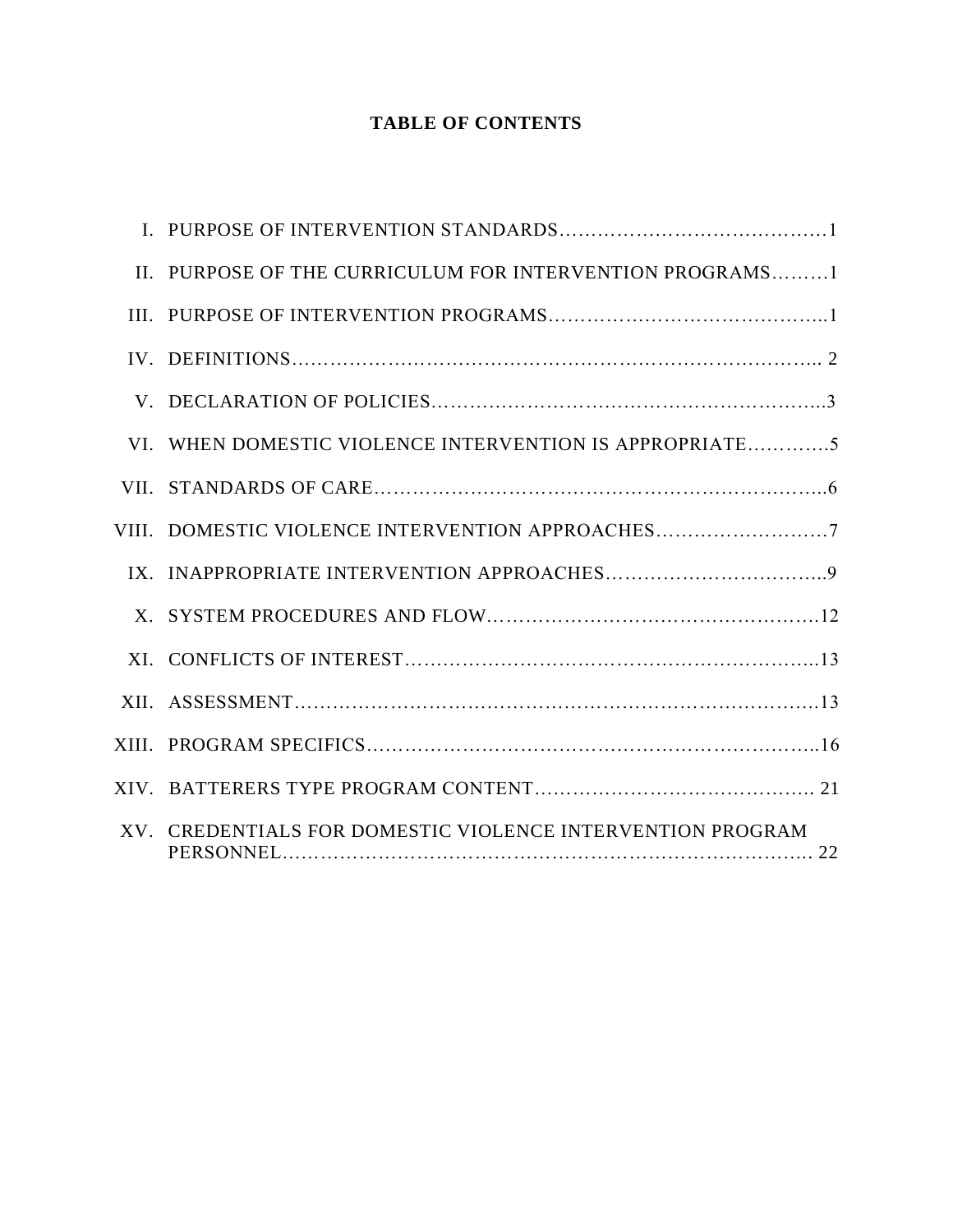# **DOMESTIC VIOLENCE INTERVENTION STANDARDS**

#### **Introduction**

#### **I. PURPOSE OF INTERVENTION STANDARDS**

A. The central purpose in establishing standards for domestic violence intervention programs is to increase victim safety by eliminating violence in intimate relationships. The interventions will focus on holding the offenders accountable for their behavior by teaching new skills and monitoring their behavior while they are participating in the intervention programs.

#### **II. PURPOSE OF THE CURRICULUM FOR INTERVENTION PROGRAMS**

- A. Provide a model for intervention which identifies and remediates tactics of "power and control"  $\frac{1}{1}$  and other abusive behaviors;
- B. Promote consistency of intervention services statewide;
- C. Hold the offenders accountable for their behavior;
- D. Provide a model of violence-free behavior among family members.

#### **III. PURPOSE OF INTERVENTION PROGRAMS**

- A. Hold offender accountable, challenge offender's beliefs, and teach offender new skills that will facilitate changes in his/her behavior;
- B. Collect data to assist with evaluations of program effectiveness and recidivism;
- C. Disallow collusion and victim blaming by offenders and others;
- D. Challenge myths about domestic violence and promote no tolerance for violent behavior;
- E. Report compliance and non-compliance to court and/or the Department of Corrections, or other officially designated monitoring source.

<sup>&</sup>lt;sup>1</sup> Pence, E. and Paynar, M. (1986) Power and Control: Tactics of Men Who Batter. The Duluth Model, Duluth, MN Minnesota Program Development, Inc.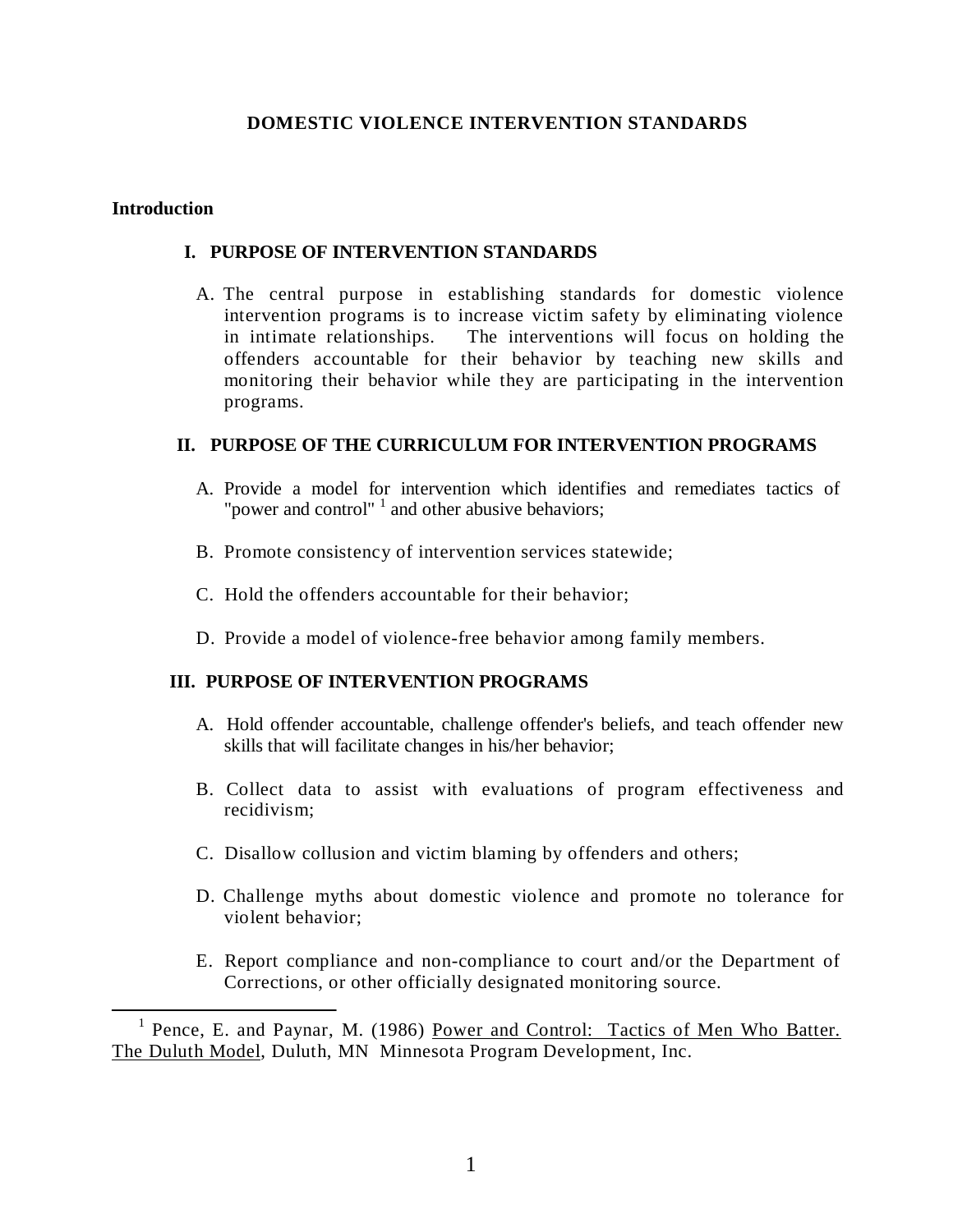#### **IV. DEFINITIONS**

- A. "**Domestic violence**" shall be defined as any act involving physical injury or harm; the threat of physical injury or harm; any act of nonconsensual sexual contact, penetration, intercourse; or the threat of nonconsensual sexual contact, penetration, intercourse, or sexual coercion; property damage; intimidation; endangerment; unlawful restraint; or any other coercive behavior that is used to control another through physical violence, sexual violence, emotional and psychological violence, intimidation, verbal abuse, economic control or other methods within a past or present intimate adult relationship.
- B. "**Provider**" shall be defined as an entity or individual who provides domestic violence intervention programs.
- C. "**Psycho-educational**" shall be defined as structured educational approaches to offender intervention that are based on social learning theory and cognitive behavior theory principles. It is fundamental to the understanding of this model that violence is learned. The goal is to eliminate the offender's use of violent and abusive behaviors.
- D. "**Supervisor**" shall be defined as one who meets all facilitator requirements and supervisor criteria established by these standards and provides oversight, guidance, and evaluation to trainees and facilitators.
- E. **"Facilitator"** shall be defined as a domestic violence intervention group leader.
- F. "**Trainee**" shall be defined as an individual in the process of meeting the requirements of facilitator as required by these standards.
- G. **Abuse**: Any action or word, which constitutes a misuse of power whether, intended to, or resulting in the injury, control, or disregard of another person.
- H. **Violence**: Actual or threatened misuse of physical force whether intended to or resulting in the injury, coercive control or disregard of another person.
- I. **Domestic Violence/Abuse**: Occurs in an intimate relationship context with strong ties to behaviors, attitudes, and belief systems that are oppressive.
- J. **Battering**: Systematic use of violence often used to support other forms of abuse in an attempt to gain power and control.
- K. **Domestic Violence Offender/Batterer Type**: An individual who has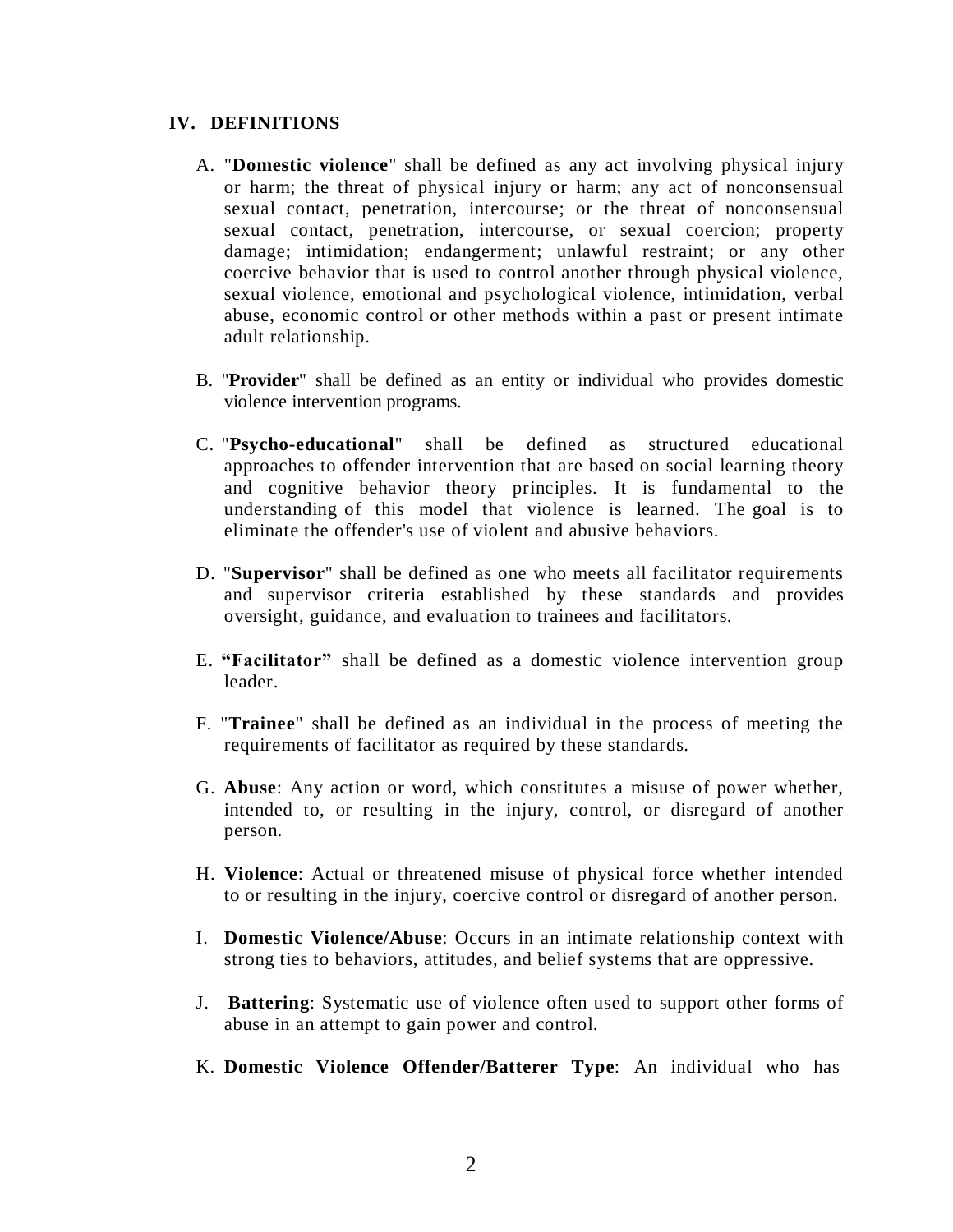engaged in battering with an intimate partner.

- L. **Domestic Violence Offender/Response Type**: An individual who has engaged in at least one act of domestic violence exclusively in response to a perceived threat of violence and been the victim of domestic violence and often of childhood/family of origin abuse.
- M. **Domestic Violence Offender/NOS** {not otherwise specified}: An individual who has engaged in at least one act of domestic violence and does not meet the criteria of either the "Batterer" or "Response" type

or has features of both the "Batterer" and "Response" type or for whom not enough information is known to classify either as a

"Batterer" or "Response" type.

- N. **Violent Offender**: An individual who has committed an act of violence against a non-intimate victim, has no history of domestic violence, and is not exhibiting other significant risk factors for domestic violence.
- O. **Victim:** An individual who has been the direct or indirect recipient of another person's use of violence and intimidation in an attempt to gain power and control. Tactics of power and control have been identified as being forms of physical, verbal, emotional, sexual, and/or economic abuse.

# **V. DECLARATION OF POLICIES**

These standards are designed to meet the needs of victims and offenders and, in doing so, the whole community. Therefore, interventions with offenders must take place in the context of the following policy goals:

# **A. Providing Safety for Victims and their Children**

- 1. The safety of all parties involved is the primary concern of a domestic violence intervention program.
- 2. Providers shall develop procedures which: adequately assess the safety of the victim; provide regular contact with the victim to verify the victim's safety; make sure that the victim is offered referrals or assistance; and inform the victim of the offender's status in the group. If victim contact would seriously compromise the safety of the victim or the offender, the intervention provider may decide not to initiate contact and should clearly document the reasons for the decision not to contact.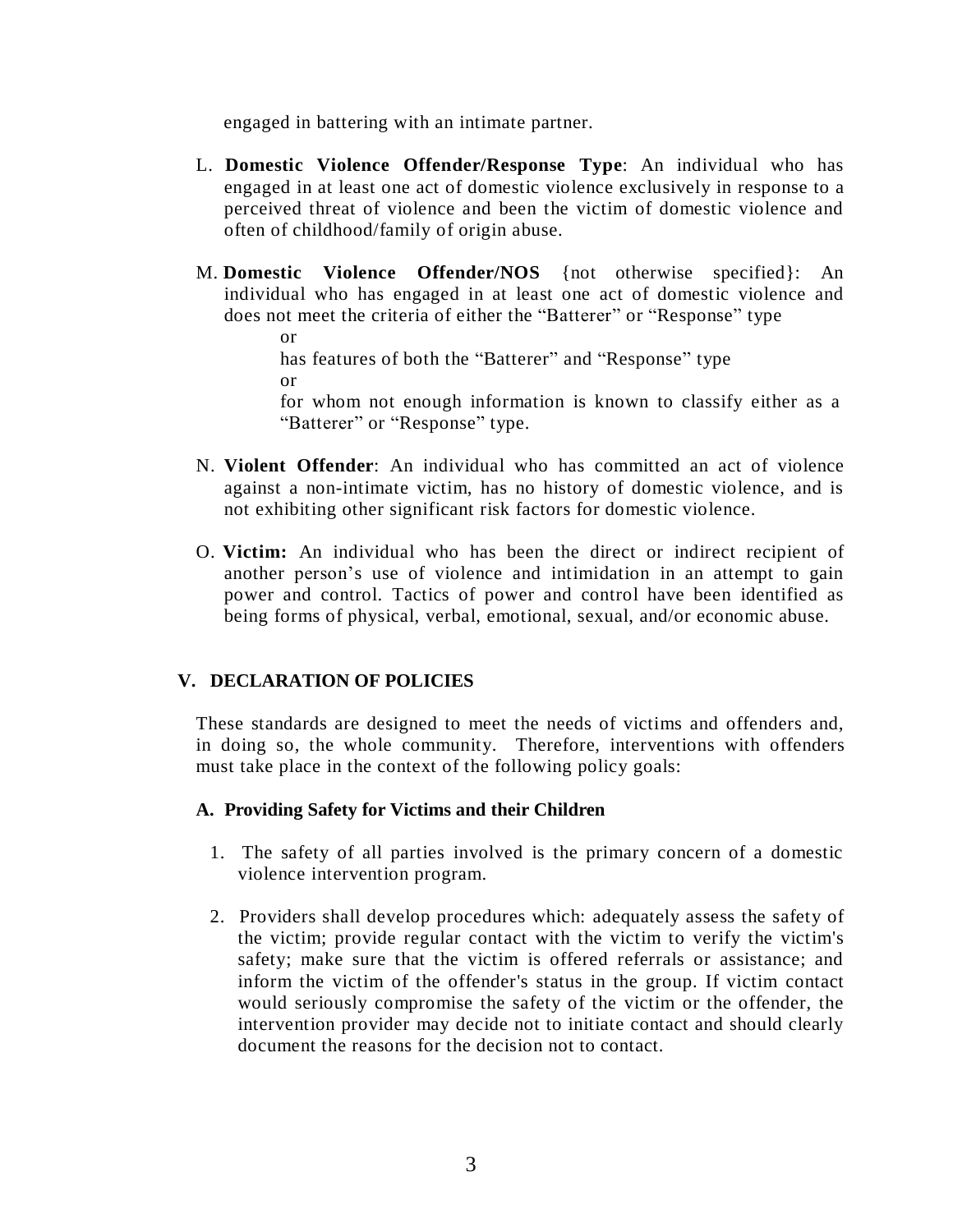- 3. Providers shall keep victim contact records separate and secure from offender files.
- 4. Providers shall cooperate and communicate with area domestic violence programs so as to stay advised on common issues.
- 5. Providers shall develop and implement procedures consistent with these standards for reporting non-compliance to the courts or other relevant agencies.

# **B. Holding Offenders Accountable**

1. Offenders shall be held accountable to the fullest extent possible to victims and the community for their use of violence by paying costs associated with attending the intervention program. While there are many people who are close to indigence, a fee for services, no matter how minimal, should be assessed. Taking responsibility for the payment for services is an important part of the offender's taking responsibility for violent behavior. Resources should be available for offenders who are also victims of domestic violence. It is important to educate referral sources (courts, probation officers, child protection workers, etc.) about your group work with offenders and to advocate for appropriate services for all persons who are victims of domestic violence.

# **C. Being Part of a Coordinated System Response**

- 1. Providers must be knowledgeable about the laws and the legal system as they pertain to domestic violence offenses including, but not limited to, criminal and civil remedies for victims and local law enforcement, prosecution and local court personnel, domestic violence rules and policies.
- 2. Providers must have cooperative and regular communication with area domestic violence programs.
- 3. Providers should be informed about and, to the extent possible, participate in local, state and national coalitions, task forces and councils that work toward the prevention and elimination of domestic violence. Providers will attend and participate in the Domestic Violence Task Force and the Treatment Subcommittee of the Domestic Violence Coordinating Council.

# **D. Complying with Standards**

1. Providers must comply with all standards set forth herein.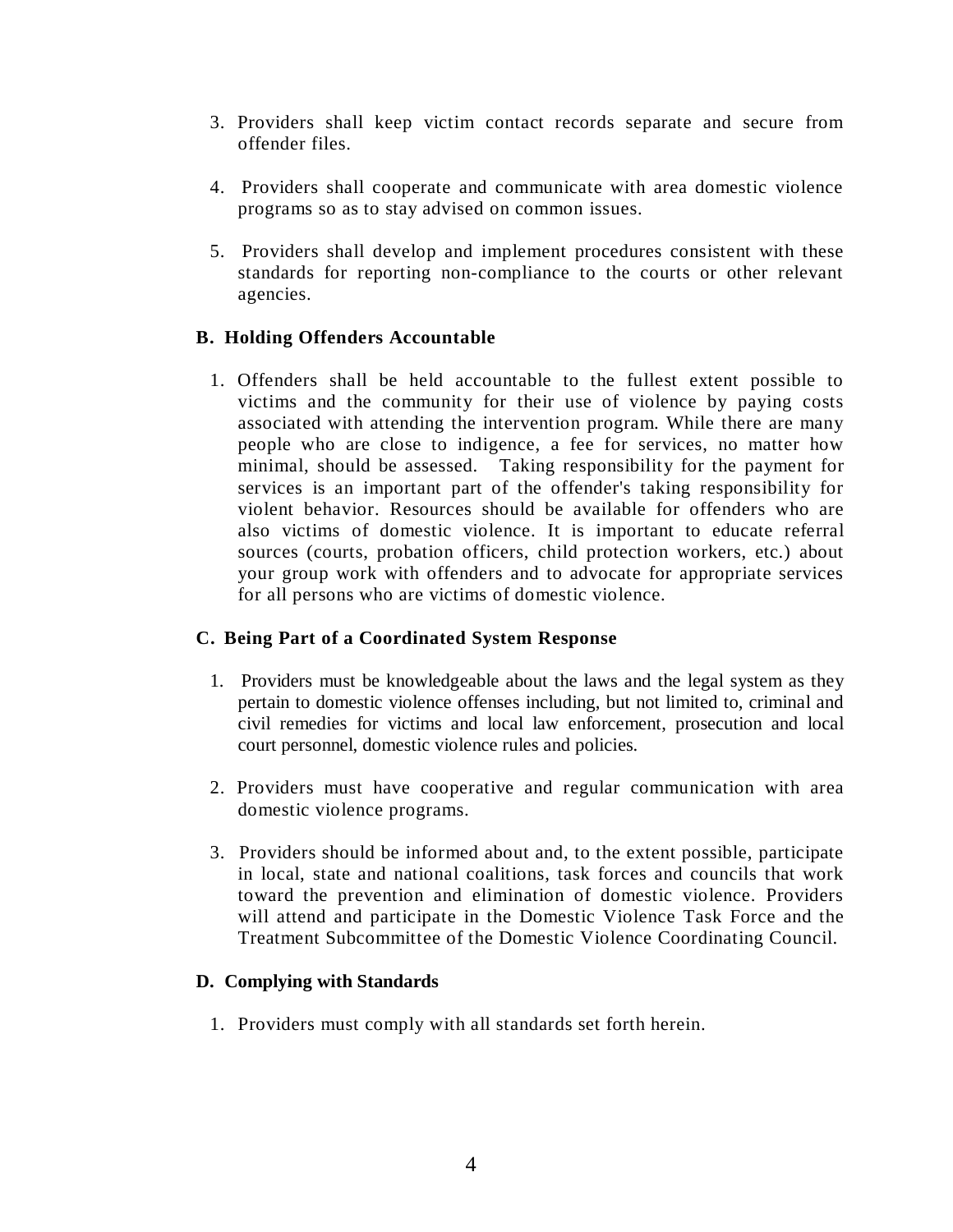# **VI. WHEN DOMESTIC VIOLENCE INTERVENTION IS APPROPRIATE**

#### **A. Persons for Whom Programs are Designed**

- 1. These standards are primarily designed for violence perpetrated in intimate relationships.
- 2. Persons identified as offenders should only be ordered to attend programs specifically designed for offenders of the same sex.
- 3. Juvenile offenders and offenders under the age of 18 who have been tried as adults shall not be referred to or enrolled in intervention groups for adult offenders, unless the service provider finds extraordinary circumstances allowing an exception to this policy.
- 4. Offenders in same sex relationships may enroll in programs for heterosexual perpetrators, if the court and the service provider determine such group intervention is appropriate.

# **B. When and How Courts Should Order Domestic Violence Intervention**

- 1. Warnings about Dual or Mutual Arrest.
- 2. When there has been a dual or mutual arrest, the court should evaluate whether either party acted in self-defense. These determinations are critical to appropriate sentencing of offenders to intervention programs.
- 3. Court Mandates.
	- a. Domestic violence intervention should be mandated as a condition of supervision and as a condition of an Order of Protection, unless the court makes written factual findings in its judgment or order finding that domestic violence intervention would be inappropriate in that particular case.
	- b. Delaware law now requires the court to order completion of a psychosocial assessment upon a second conviction for a domestic violence crime. If an offender has already completed a domestic violence intervention program, the court should consider whether referring the person to attend a domestic violence intervention program again, is appropriate. A psychological evaluation may be appropriate before any referrals are made in those cases.
- 4. Probation.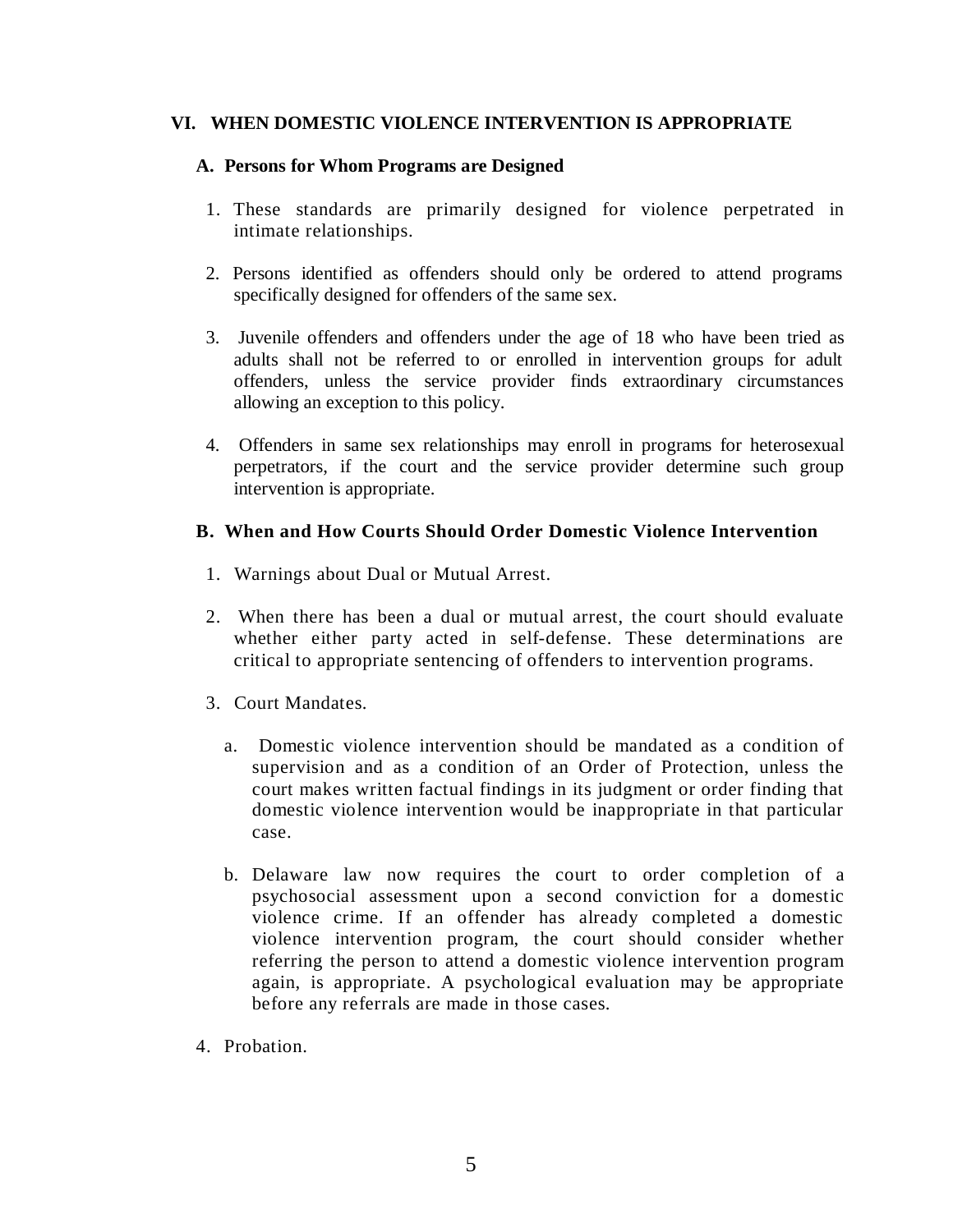- a. A minimum probation term of one year should be ordered by the court so as to allow the offender to complete the program. Probation should not be terminated by the court until the offender has completed the domestic violence intervention program and has been successfully discharged by the service provider. Evidence of reconciliation or agreement to participate in couples, marriage or family therapy shall not affect the term of probation nor affect the determination of the court that the offender shall complete the intervention program.
- b. The court should order a supervision intensity level that is appropriate for the particular offender; however, no offender who is court ordered to attend an intervention program should be placed on Level I supervision.

# **C. Diversion Programs**

1. Research suggests that diversion programs are not successful in most domestic violence cases. As long as Delaware has a First Offender's Domestic Violence Diversion Program, however, such diversions should not occur unless the order mandates completion of the full program and allows for a one-year term of supervision. Any diversion must be strictly monitored and the terms of the order strictly enforced.

# **VII. STANDARDS OF CARE**

#### **A. System Response is Critical**

1. Successful intervention requires an immediate, consistent, coordinated system response, which will hold offenders accountable and impart swift consequences for violent behavior. An offender who fails to attend the intervention program or who engages in behavior that is in violation of the courts order should be addressed by the court in an expeditious manner. The court should determine how to modify and/or punish the behavior.

#### **B. Provider Responsibility**

1. Providers are required to notify the court and or the Department of Correction, or other officially designated monitoring source of the failure of the offender to comply with the courts order or a substantive term of the providers contract.

# **C. Intervention Standards**

1. Intervention must be intensive, long term, and court mandated, while also being humane, affordable and reflective of the diversity of each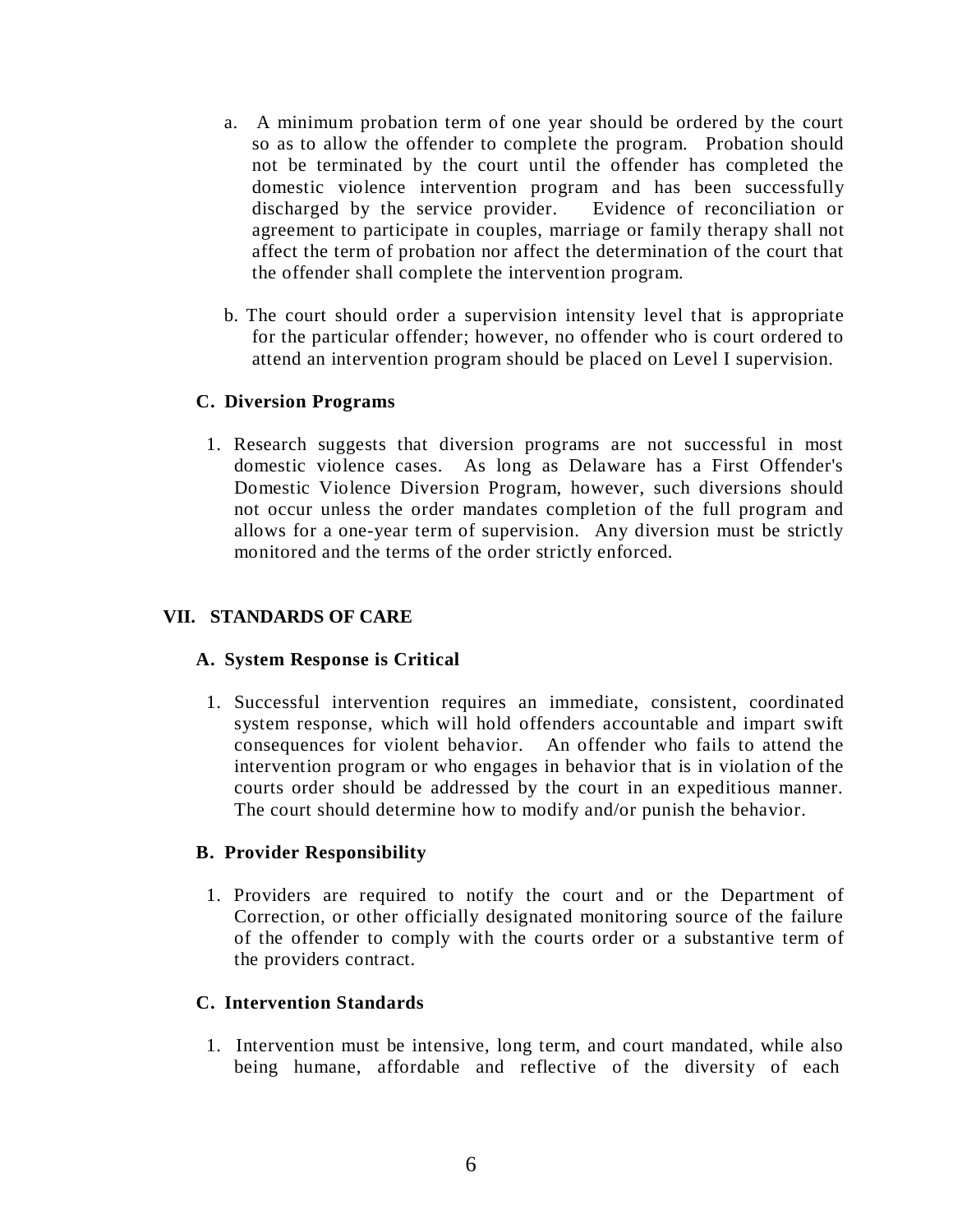community.

# **D. System Support**

1. Support from the judiciary, prosecution, law enforcement, correctional authorities, military and social services are of paramount importance if these intervention standards are to be effective.

# **VIII. DOMESTIC VIOLENCE INTERVENTION APPROACHES**

Domestic violence intervention providers should conduct a biopsychosocial assessment with every offender. The results of the assessment should determine which intervention is appropriate.

**A. DOMESTIC VIOLENCE INTERVENTION {BATTERERS TYPE}** should be provided as outlined in Section XIII A 1 and Section XIV.

Separate groups should be conducted for male and female batterers. Separate groups should also be provided for participants who are in same sex relationships and those in heterosexual relationships. When group intervention is not available, individual counseling is recommended. Batterers can be served within the same groups as other domestic violence offenders providing such groups meet the content criteria for both categories of offenders. {see section IV}

**B. DOMESTIC VIOLENCE INTERVENTION, {RESPONSE TYPE AND NOS}** Should address stopping the violence by holding the offender fully accountable for his/her behavior, assessing both victim and offender safety, identifying and addressing contributing factors (including victimization of the offender) and using non-shaming approaches which model respectful behavior. It should follow the guidelines for assessment and staff qualifications established in the standards for Batterer Treatment.

Separate groups should be conducted for male and female domestic violence offenders. Separate groups should also be provided for participants who are in same sex relationships and those in heterosexual relationship. When group intervention is not available, individual counseling is recommended. Other domestic violence offenders can be served within the same groups as batterers, providing such groups meet the content criteria for both categories of offenders.

**C. VICTIMS/SURVIVOR SERVICES**: Mandating a victim/survivor who is not also an offender into services is a re-victimization of the victim/survivor. Careful consideration should be given to the mandating of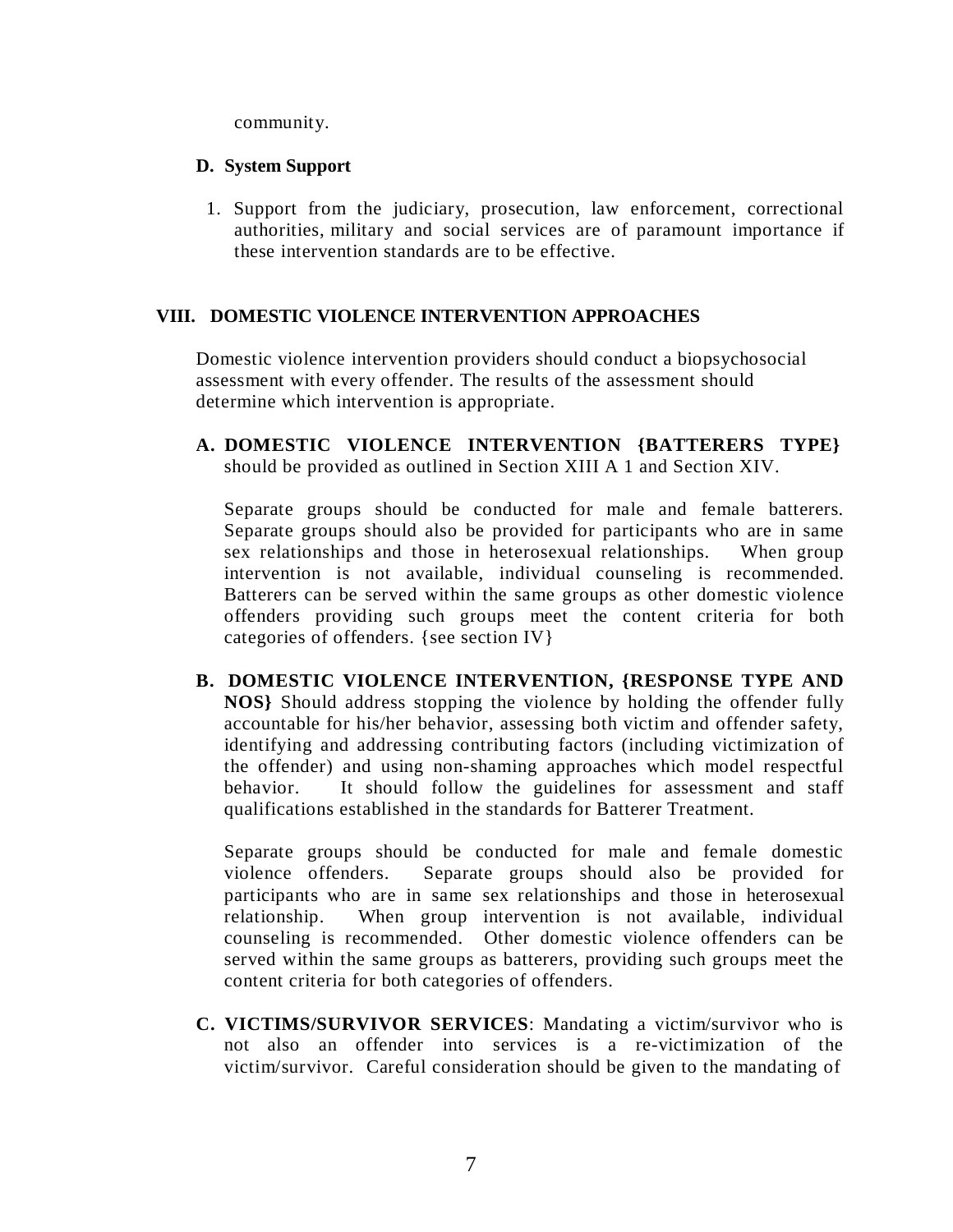any services to a victim/survivor. Information about legal, counseling, shelter and emergency resources should be provided at the time of assessment. A safety plan should be developed at the time of assessment.

Separate groups should be offered for male and female victims/survivors. Separate groups should also be provided for participants who are in same sex relationships and those in heterosexual relationships. When group intervention is not available, individual counseling is recommended.

\*Elderly victims should be assessed by a domestic violence intervention program to determine the source of their victimization. Gender and relationship to the offender should be considered.

**D. ANGER MANAGEMENT INTERVENTION**: Should address anger management tactics and strategies. This intervention should only be used for violent offenders as defined in section IV. Group interventions can be co-ed*.* A protocol has not yet been developed for anger management.

# **E. THEORETICAL BASIS**

1. These intervention standards are based upon a psycho-educational intervention model. This model addresses abuse in both a personal and social context through gender-based expectations, beliefs, and attitudes. It acknowledges that violence is a learned behavior and that alternatives to violence can be learned. All offenders must be held responsible for their violent acts.

#### **F. GROUP STRUCTURE INTERVENTION**

- 1. Group intervention for offenders is mandatory under these standards.
	- a. Separate groups should be offered for adults and adolescents.
	- b. Group members must be of the same gender.
	- c. Separate groups should be created, if possible, based on the needs of the client population in cases where there is a language barrier, disability or other special needs. {It is presumed that offenders who are also victims of domestic violence will complete the structured intervention. In the exceptional circumstance where this would not be appropriate, the intervention provider will provide written documentation to the referral source as to the inappropriateness of that intervention and will recommend alternative intervention. Separate groups may also be created based on assessment of client's history of victimization and review of violence in context of current and past relationships.}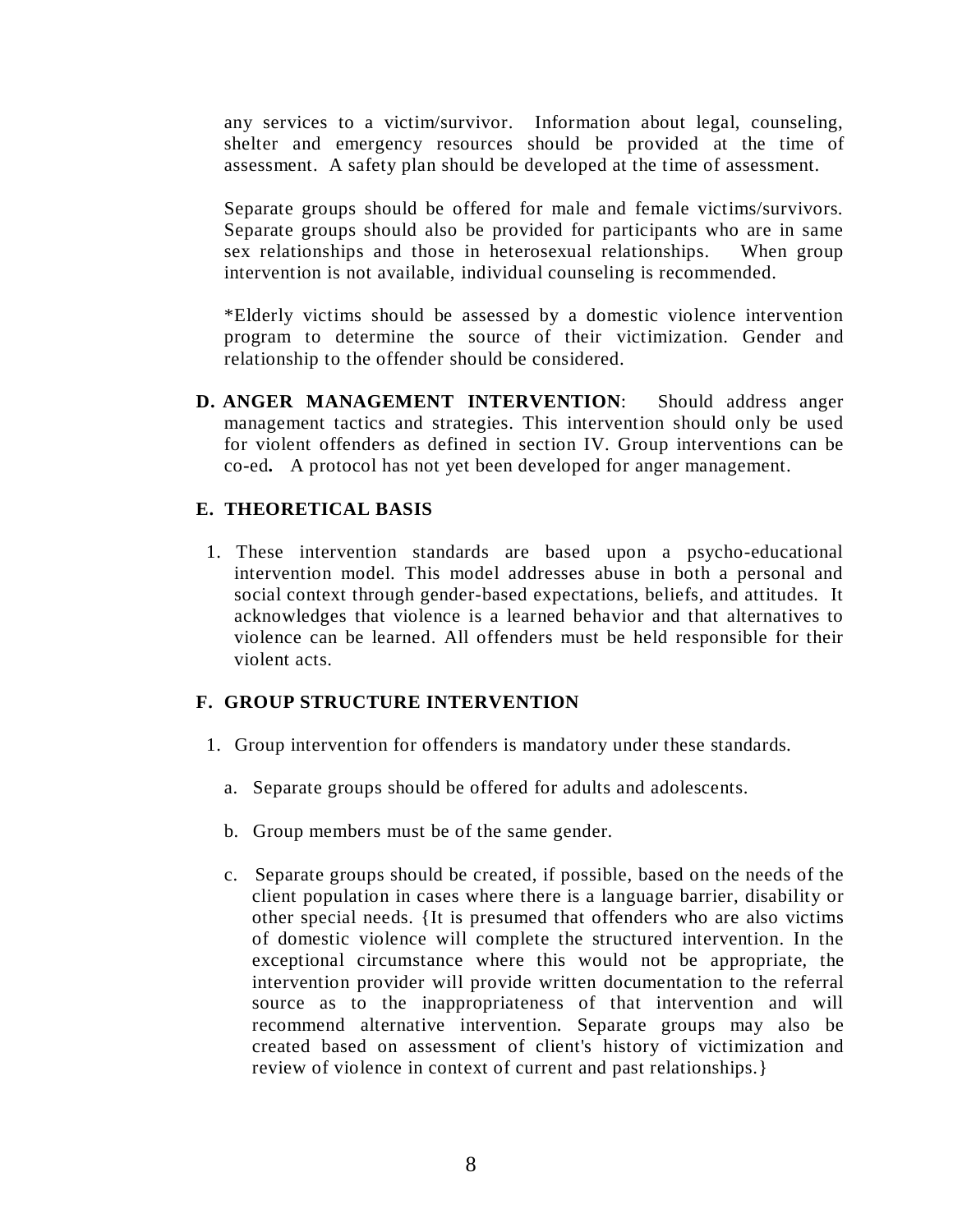- d. Facilitators should demonstrate the ability to provide a secure environment for all participants. While providing group services that support personal accountability for abusive and violent behavior, group facilitators must recognize and be respectful of any group member's history or current experience of victimization.
- 2. Individual counseling may be recommended and provided based on the ongoing assessment of the intervention provider that the offender can better benefit from individual services at this time. The monitoring agency will be informed of this recommendation.

# **G. SUBSTANCE ABUSE, MENTAL HEALTH AND COGNITIVE ABILITY**

- 1. Substance abuse, mental health and cognitive ability are to be evaluated during the intake and assessment phase.
- 2. When substance abuse/chemical dependency is indicated, a recommendation must be made for offenders to enroll in and complete an appropriate substance abuse intervention program or a qualified program that addresses both substance abuse and domestic violence.
- 3. Mental health needs and limitations in cognitive ability should be well documented. Appropriate referrals should be made.
- 4. Substance abuse and mental health intervention should not be ordered or provided in lieu of domestic violence interventions. Such interventions may be concurrent if conducted on an outpatient basis.

# **IX. INAPPROPRIATE INTERVENTION**

#### **APPROACHES A. Victim Blaming**

1. Service providers must not communicate or act in ways that perpetuate attitudes of sexism, and they must emphasize the personal accountability of the parties involved. Responsibility for the violence should not be shifted to the victim. Each offender must be held responsible for any violent acts during an incident.

#### **B. Victim Coercion or Mandates**

1. Any approach that coerces, mandates or otherwise requires victim participation is inappropriate.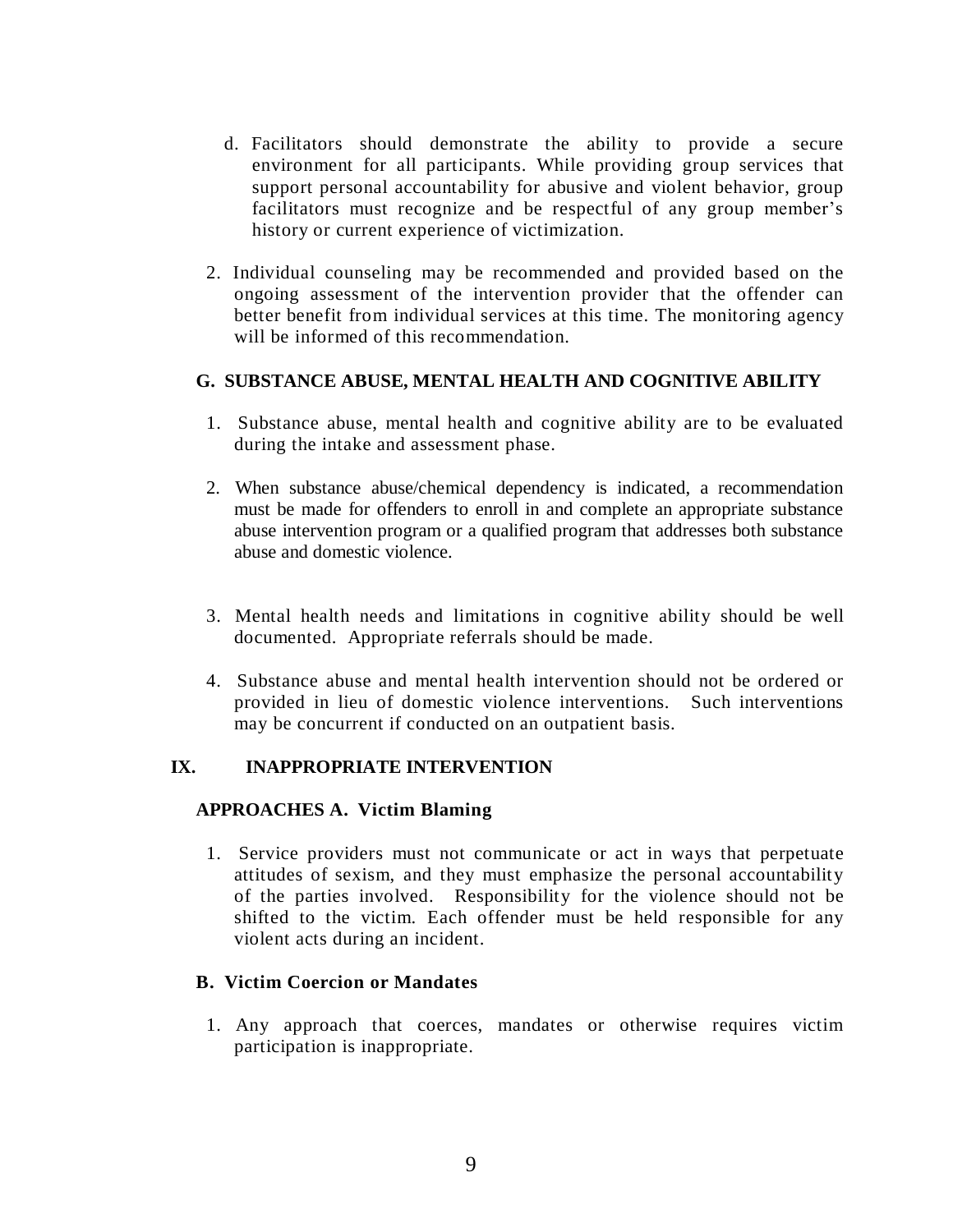# **C. Couples, Marriage or Family Therapy**

- 1. In no instance should couples, marriage or family therapy be started prior to a careful assessment of the offender and the start of an appropriate intervention program. In most cases, couples, marriage, or family therapy will not be appropriate until the offender has completed the intervention program, and it may never be appropriate. Extreme caution should be used before recommending couples, marital, or family therapy.
- 2. The presence of any of the following factors should rule out the use of couples, marriage, or family therapy and appropriate referrals should be made:
	- ƒ Severe and continuous history of violence and abuse.
	- ƒ Lack of credible commitment or ability to maintain safety (e.g., refusal to surrender weapons).
	- ƒ Continuing externalization of blame to justify past and current physical violence.
	- ƒ Acute or chronic substance abuse.
	- ƒ Presence of psychotic features.
	- ƒ Imminent danger to self or others.
	- ƒ Victim is present under coercion or duress, or patterns of intimidation, threat or censorship exist.
	- ƒ Offender exhibits a lack of capacity for developing empathy for the victim.
	- ƒ There are legal orders prohibiting contact.
	- ƒ Unresolved issues of incest or child abuse.

All of the following criteria must be met before couples, marriage or family therapy is recommended:

- ƒ The offender must continue in the group intervention program even if couples, marriage or family therapy is utilized.
- ƒ Each partner must freely agree to couples, marriage or family therapy without coercion.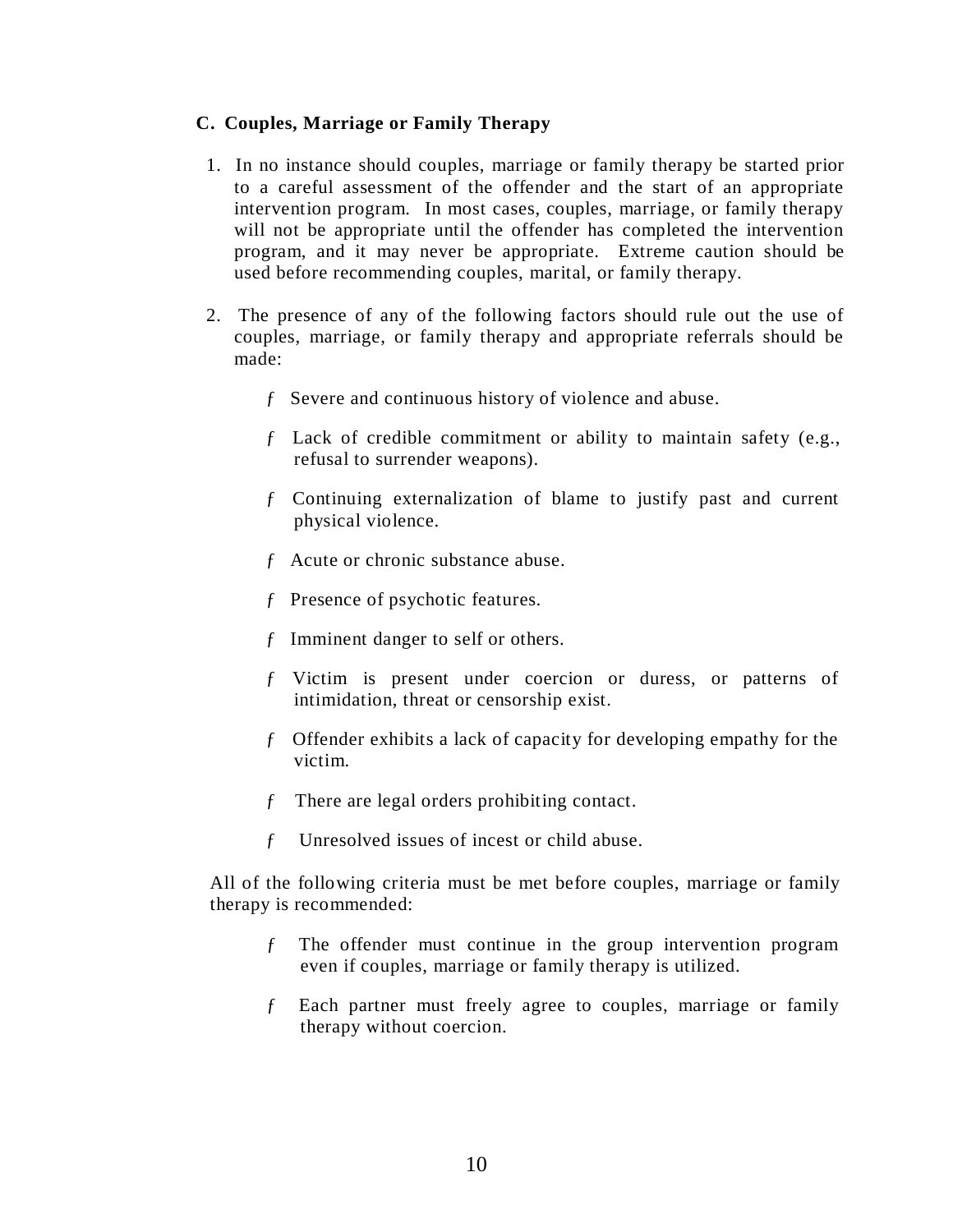- ƒ The offenders must be able to accept responsibility for any violence and demonstrate a willingness to change their behavior.
- ƒ Co-facilitation should be used in all couples, marriage or family therapy, to help provide support and protection for the victim and to model non-abusive interaction.
- ƒ Prior to commencing couples, marriage or family therapy, at least one session should be held with each partner individually and then at least one meeting with the parties together to evaluate issues of individual responsibility and denial.
- ƒ Each party must agree to follow safety guidelines recommended by the therapists.
- ƒ The parties must be aware of the detrimental impact of violence on the children.
- ƒ The parties must demonstrate a willingness to access a support network.

# **D. Other**

Additional inappropriate approaches or techniques include:

- 1. Intervention which promotes stereotypical beliefs about male and female roles in violence and misuse of power; and any intervention that supports retribution and revenge;
- 2. Psychodynamic interventions which link experiences and unconscious motivations as the central cause of violence;
- 3. The misuse of systems theory approaches which treat the violence as a mutually circular process, blaming the victim;
- 4. Addiction counseling models which identify the violence as an addiction;
- 5. Communication enhancement or anger management techniques, such as fair fighting techniques, which lay primary causality on anger;
- 6. Theories or techniques which identify poor impulse control as the primary cause of violence; and
- 7. Methods which identify psychopathology on the part of either party as a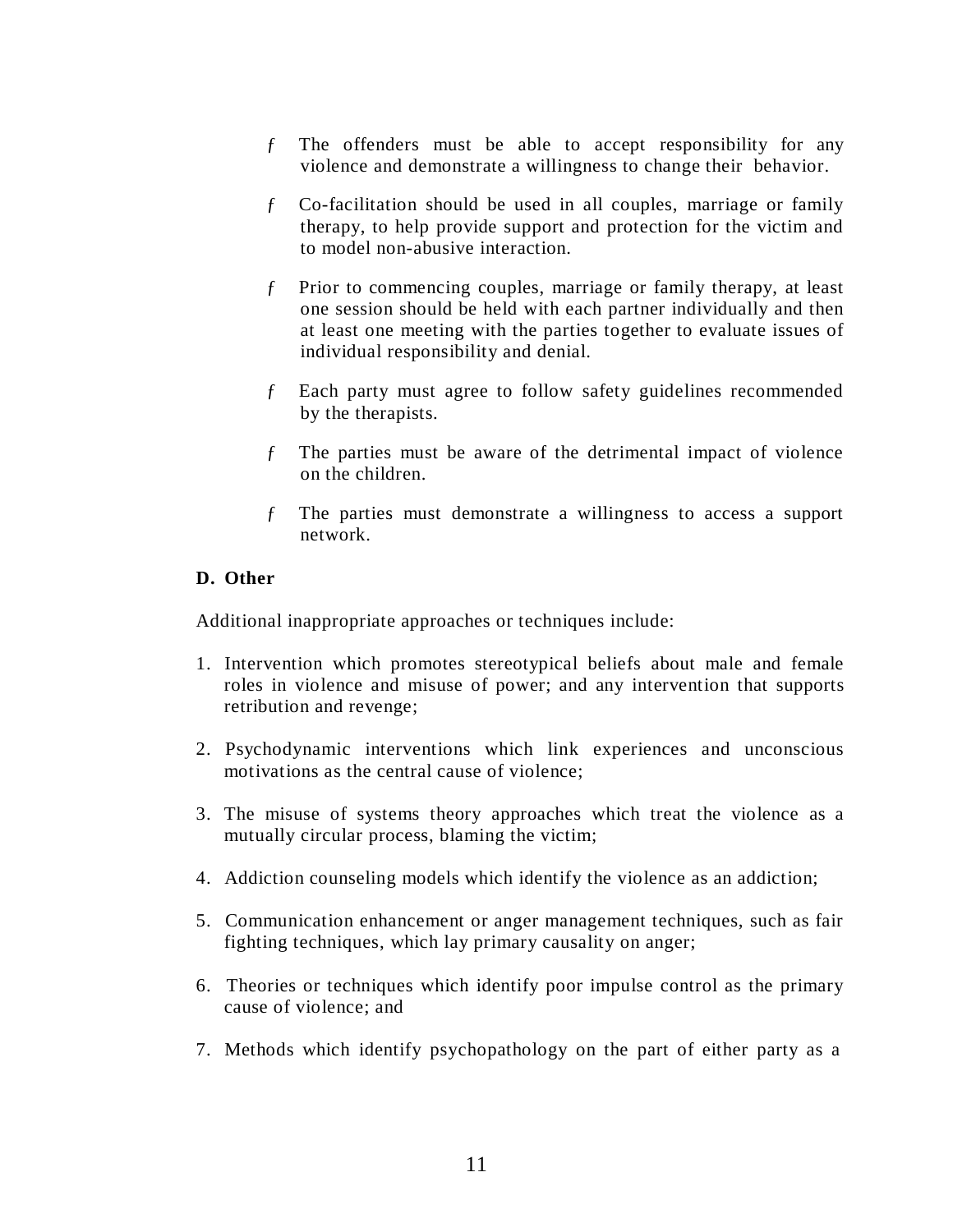primary cause of violence and thus denies personal responsibility.

# **X. SYSTEM PROCEDURES AND FLOW**

 This section contains the suggested process for getting offenders into and through domestic violence intervention programs.

Anyone who participates in a domestic violence intervention program, whether they have volunteered for the program, been court ordered to attend, or been referred by some other agency, must adhere to the same general procedures outlined herein.

Unless the Court makes written findings to the contrary, all offenders who have been convicted of or who have entered a diversion program for a domestic violence offense or who have had an Order of Protection entered against them shall be referred for assessment and recommended intervention in a domestic violence intervention program. Such offenders shall comply with all regulations and requirements set by the provider pursuant to these standards.

- 1. The Court shall give the offender written information which shall include:
	- a) A list of certified providers in the area who offer domestic violence intervention programs. The list shall include the name, address, telephone number and any known times that programs are held; and
	- b) A statement that the offender must call to schedule an appointment for orientation within five (5) working days and must complete both intake and orientation within thirty (30) working days.

Within forty-five (45) working days of the Court's order, the offender must deliver to the court, pretrial services, probation, or another designated monitoring agency, written proof from the intervention program of compliance with item 1.b. of this subsection.

#### **A. Information for Assessment**

The following information should be given to the provider by the court, law enforcement, probation, or any other relevant justice entity, in an expeditious manner:

- 1. Police reports and the arrest affidavit;
- 2. Any outstanding or current Orders of Protection;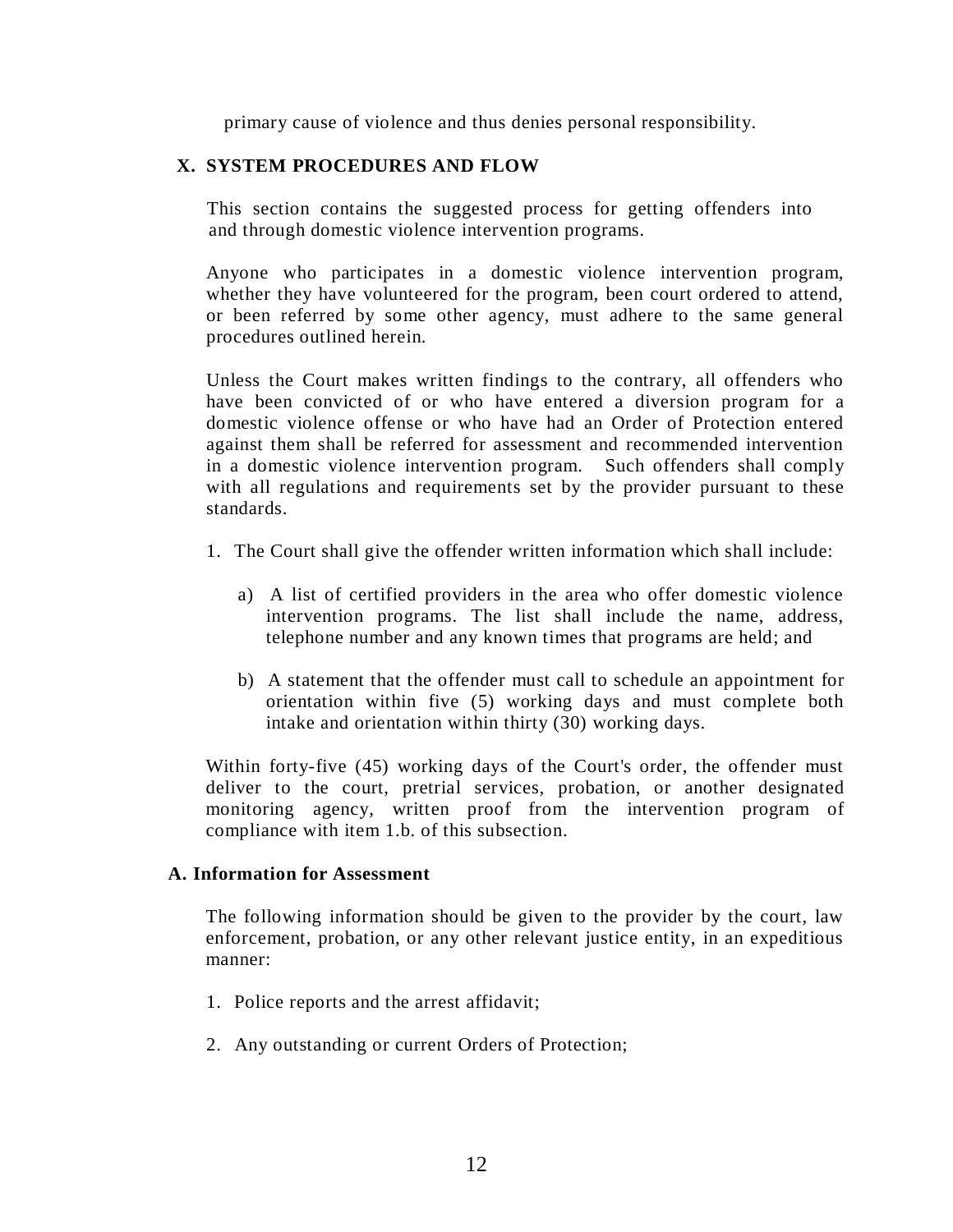- 3. Any agreement under the First Offenders Program provision of the Delaware code;
- 4. Any Attorney General's probation form;
- 5. Court orders with case disposition and identifying case numbers; and any criminal no-contact orders that may exist;
- 6. Prior and current criminal history, including out-of-state history.

# **B. Failure to Comply**

1. Probation, (or another entity designated by the court), shall notify the court in writing if the offender fails to comply with the terms of this section after receiving notice of the failure to comply. The court may schedule a proceeding if it deems it to be appropriate. Any such proceeding should be heard on an expedited basis.

# **XI. CONFLICTS OF INTEREST**

It is important that both actual and apparent conflicts of interest among domestic violence intervention providers and concurrent intervention providers be avoided. Therefore, the following safeguards are established:

- A. The court shall provide the offender with a listing of area domestic violence intervention programs. The offender will then make a selection as to which program to attend from that listing.
- B. Offenders are always free to attend a different intervention program after intake, orientation, or assessment.
- C. The completed assessment may include a recommendation to the referral source that the offender undergo intervention in addition to, or instead of, the domestic violence intervention program. The provider shall give the offender a list of those providers who can perform the intervention and may include itself on that list if it is so qualified.

#### **XII. ASSESSMENT**

#### **A. Purpose and Rationale**

- 1. A biopsychosocial clinical assessment is an inherent component of all domestic violence intervention programs. It is performed to:
	- a. Assess for personal behaviors that present a danger to the offender or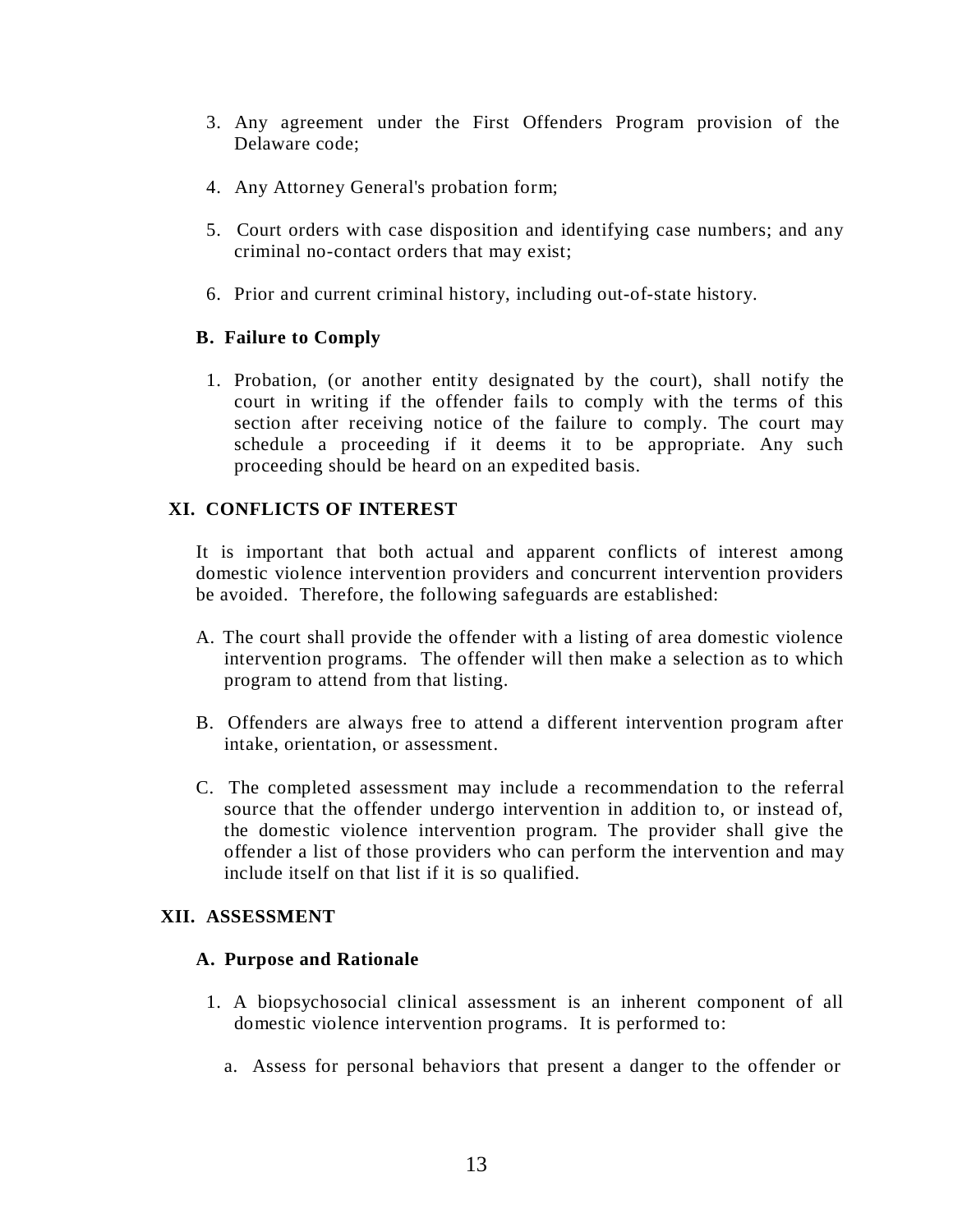others, for severe mental illness, for substance abuse problems and for any other reasons that make offenders unable to participate successfully even with concurrent or preliminary intervention of their problems.

- b. When it is determined that offenders are also victims of domestic violence they will complete the structured intervention. When it is determined that a victim is not a Domestic Violence Offender, the structured intervention would be inappropriate. The intervention provider will provide written documentation to the offender source as to the appropriateness of the intervention and may recommend alternative intervention.
- c. Identify persons who would benefit from concurrent mental health, substance abuse intervention or combined programs.
- d. Elicit important information that the intervention program may use including:
	- 1. Most recent violent episode;
	- 2. Violence in previous relationships (observed, experienced, expressed);
	- 3. Protection from Abuse orders;
	- 4. Conditions of probation;
	- 5. Violence in family of origin (observed or experienced);
	- 6. Assessment of lethality to include:
		- (a) homicide risk
		- (b) suicide risk
		- (c) frequency/cycle of violence
		- (d) history of violence
		- (e) substance use/abuse
		- (f) assaults on other family members, including children
		- (g) previous criminal history/activity
		- (h) violence outside the home
		- (i) proximity of victim and offender
		- (j) attitudes toward violence
		- (k) life stresses and/or potential triggers
		- (l) accessibility to weapons
		- (m) obsession over partner (or children)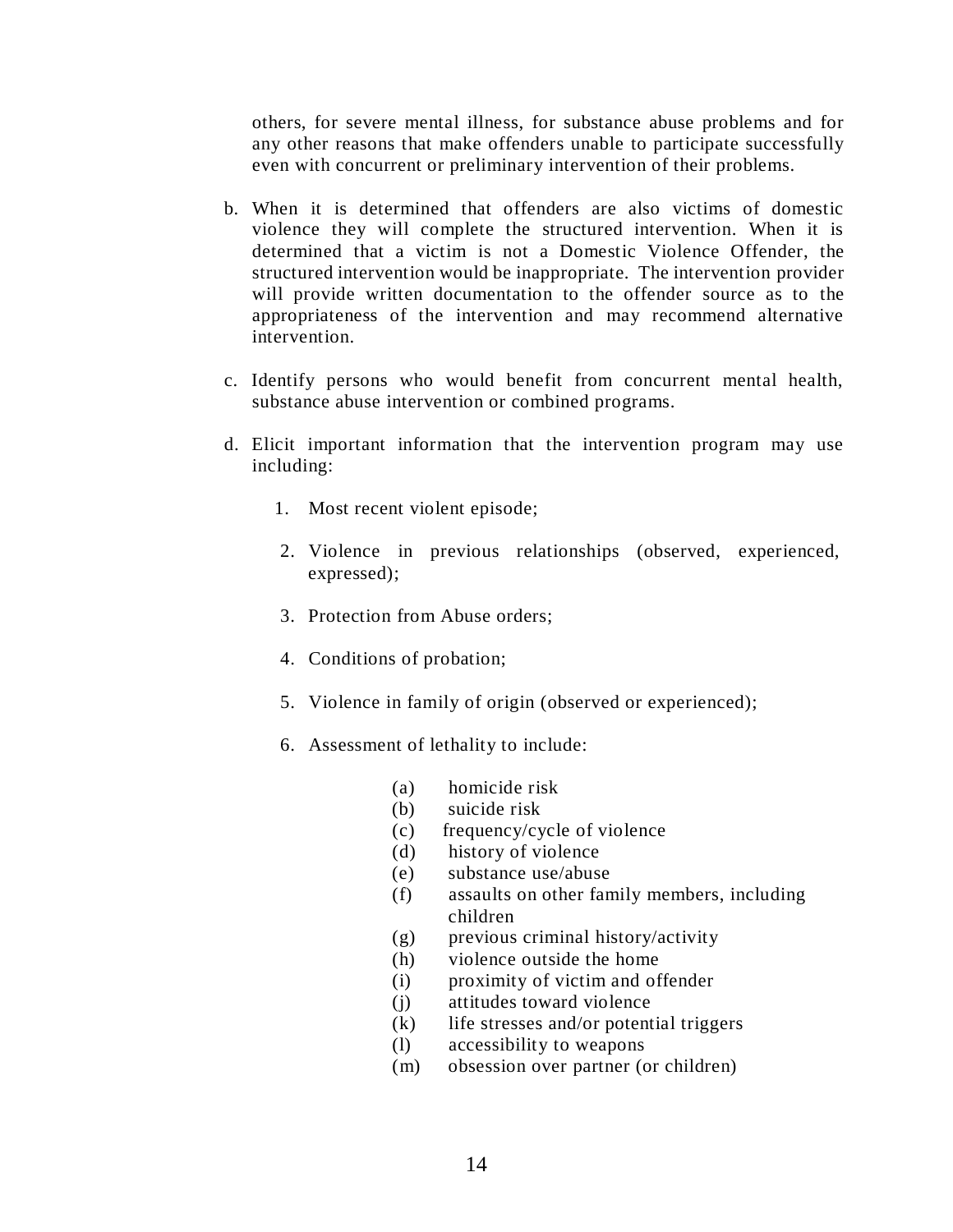- 7. Assessment of other forms of abusive behavior (emotional, sexual, financial, etc.);
- 8. Substance abuse assessment;
- 9. Mental health assessment; and
- 10. Assaults on other family members.
- 2. If the initial phase of assessment is completed by an agency other than the provider, an initial assessment report must be completed and forwarded to the provider within five (5) working days of being conducted. The provider will be expected to review the initial assessment and to continue the assessment process. The provider may make additional recommendations as needed to provide appropriate intervention to the male offender.
- 3. If the intervention program is determined to be inappropriate for the offender*,* the provider must document the reason for the determination and make a specific recommendation to the court and/or the referring agency. The provider's determination may be due to:
	- a. Extensive psychiatric history or current psychiatric concern that would preclude successful participation in the program;
	- b. Extensive criminal record of violent crimes that shows a high level of danger to the victim or a high level of lethality;
	- c. Chronic substance abuse or chemical dependency that requires completion of a intervention program;
	- d. Extensive developmental or mental impairment that would interfere with the offender's ability to function in a group intervention program; and

#### **B. Costs**

The cost of the bio-psychosocial assessment must be borne by the offender and may be on a sliding scale determined by the provider.

# **C. Length of Assessment**

A thorough bio-psychosocial assessment will require a minimum of one hour to complete.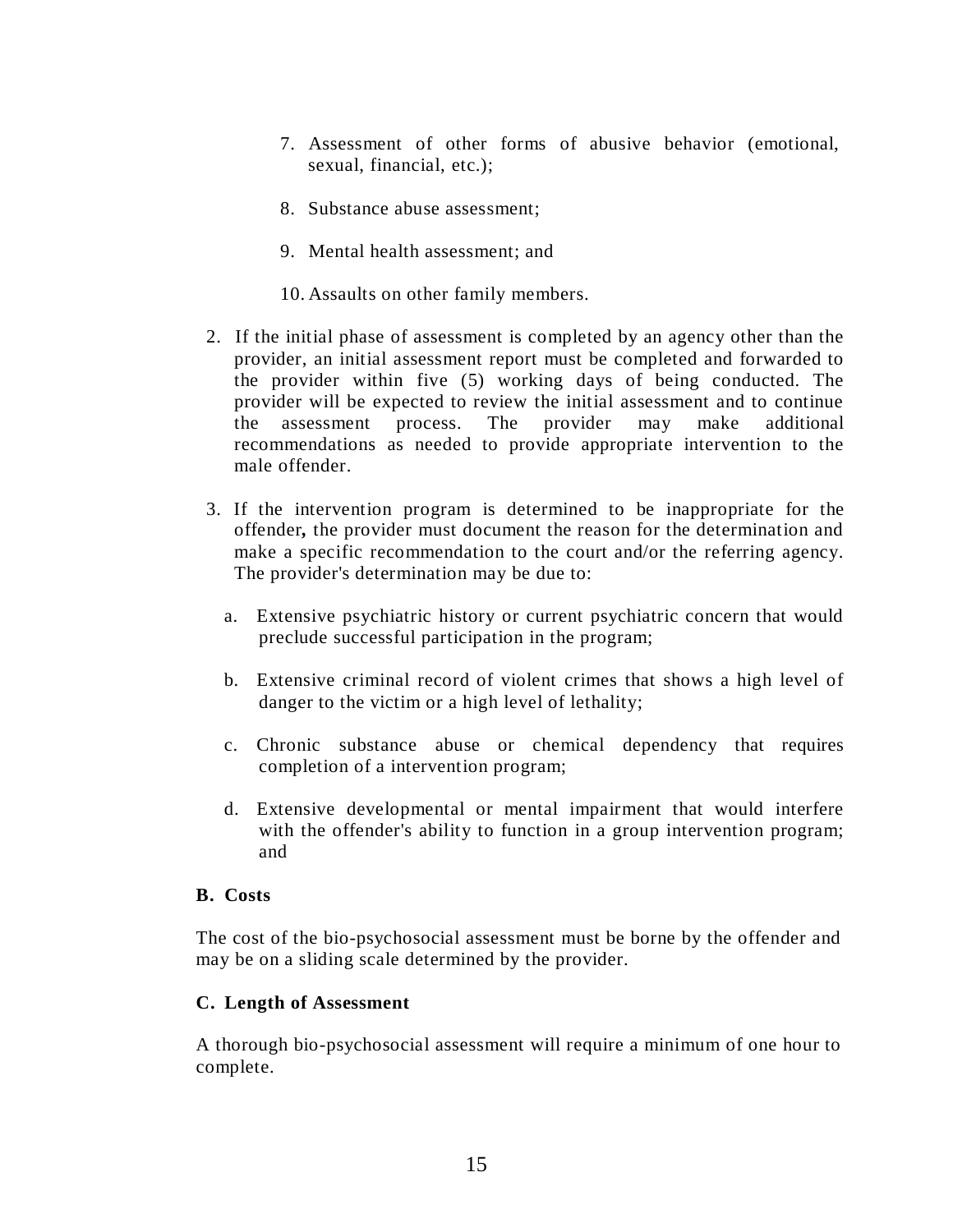# **XIII. PROGRAM SPECIFICS**

# **A. Length of Program**

Intake, assessment, and other necessary administrative tasks will not be part of the total length of the group intervention.

1. Domestic Violence Intervention, {Batterers Type}

The length of the program intervention will be at least 32 session hours over a minimum of 20 weeks with a minimum of 16 sessions.

2. Domestic Violence Intervention{Offender or NOS Type}

The length of the program intervention will be at least 24 session hours over a minimum of 15 weeks with a minimum of 12 sessions.

#### **B. Time**

Each group session will be a minimum of one hour. Preferred length of time is 90 minutes to 2 hours.

# **C. Size of Group**

The maximum group size will be l0-l5 members for one facilitator with no more than 20 group members per two facilitators.

#### **D. Co-Facilitation**

Group interventions may be co-facilitated by one male and one female for the purpose of modeling healthy egalitarian relationships and to monitor the group process.

#### **E. Enrollment/Intake (one hour minimum)**

- 1. An intake shall be performed by the domestic violence intervention program. The intervention program will be chosen by the offender from the list of providers given to the offender by the court.
- 2. A contract must be signed by the offender which includes:
	- a. An outline of program content showing the dynamics of power and control, the effects of abuse on the victim, children and others, gender roles, socialization, and the nature of the violence;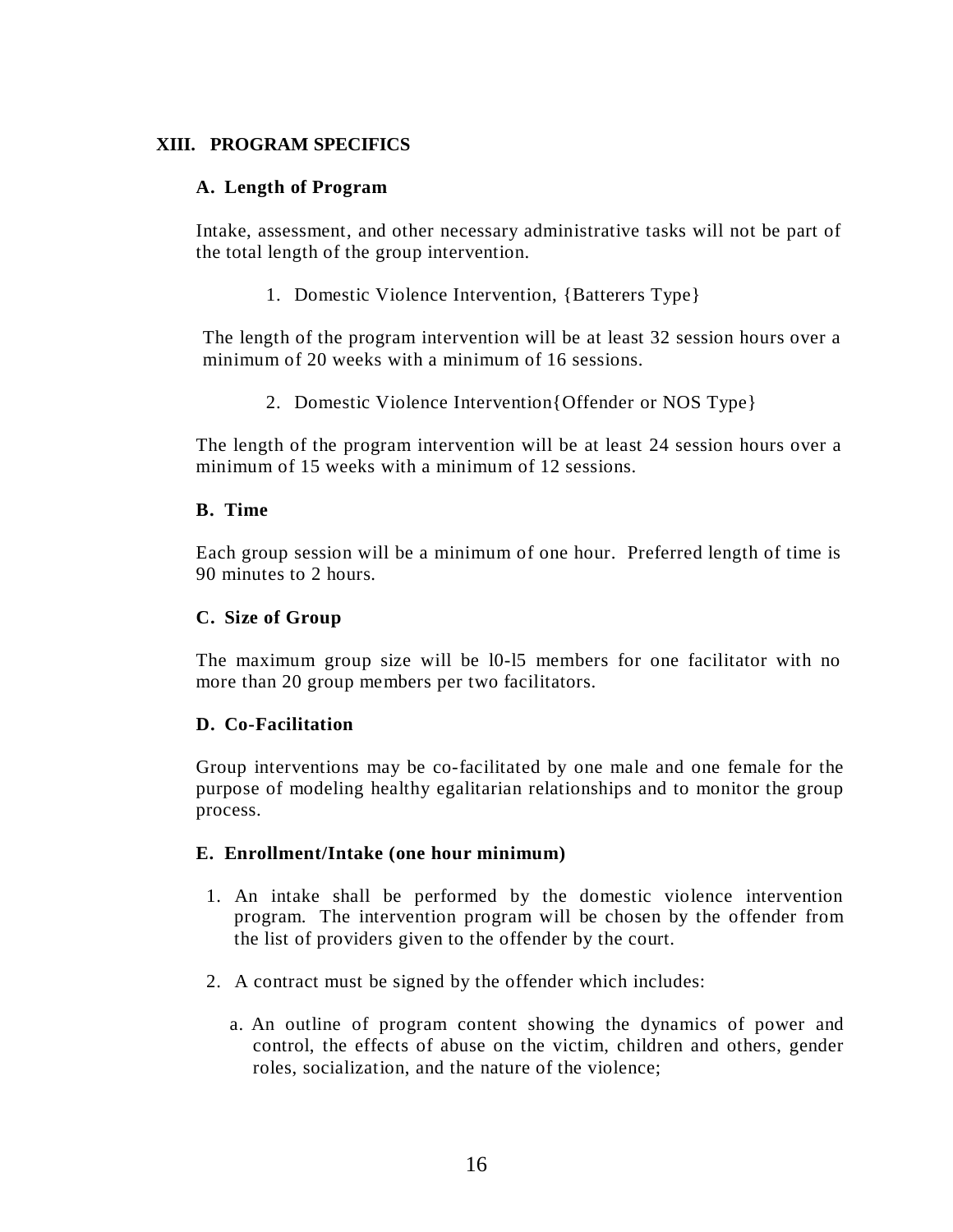- b. A minimum offender attendance requirement**:** Policy will include offender attendance at group sessions free of drugs, alcohol and violence;
- c. Termination criteria;
- d. Program rules, regulations and fees;
- e. Disclosure of information statement that states the following will be reported to the appropriate person(s) including the victim, courts or probation:
- 1) Any serious threats that the offender may make to do bodily harm to the victim or to any other person, or to commit suicide;
- 2) Any belief that child abuse or neglect is present or has occurred, which also will be reported pursuant to Title 16 Delaware Code Section 903;
- 3) Any conduct the offender willfully chooses to engage in which poses a threat to the victim, his or her property, or to third persons related to the parties.
- f. Provider expectations, such as participation and homework, and that the offender will be held accountable for abusive and violent behavior;
- g. Notice that the victim will be contacted unless otherwise documented;
- h. Specific release of information for collateral intervention;
- 3. The provider may contract with the offender for video/audio recordings of group sessions for the purpose of internal instruction, education, research or program monitoring. However, agreement to such a contract provision is not mandatory for the offender.
- 4. The provider must gather information for an abuse history and shall attempt to gain a commitment from the offender to participate in the program and be violence-free.

# **F. Assessment**

An assessment as described in Section XII shall be conducted.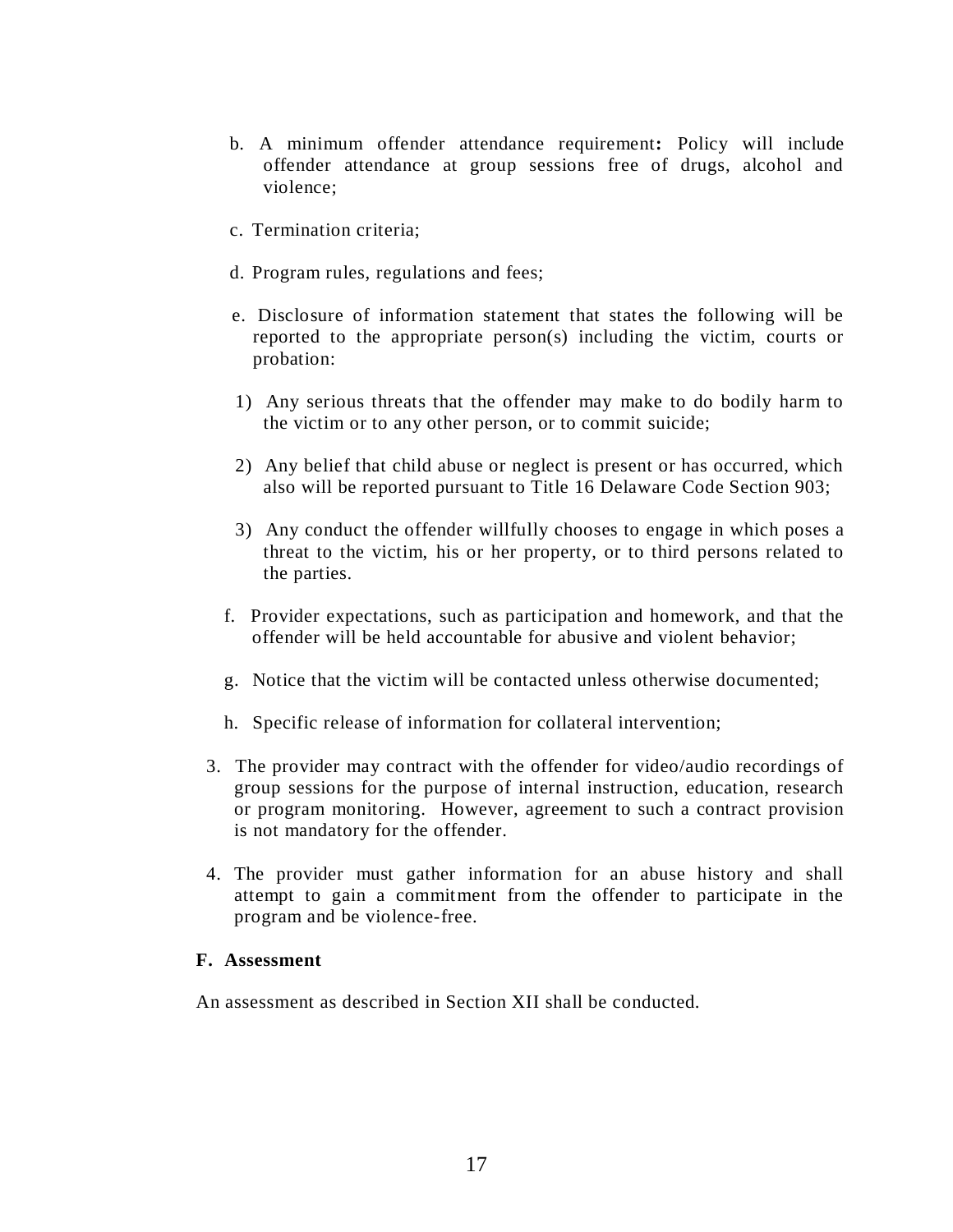# **G. Orientation**

The domestic violence intervention program shall perform an orientation. The minimum time for orientation is a one hour and forty-five minute session.

Orientation should include an overview of:

- 1. The definition of domestic violence;
- 2. The definition of battering;
- 3. Power and control tactics;
- 4. Non-abusive behavior;
- 5. The rules and regulations of the group process;
- 6. The correlation of drug and alcohol use;
- 7. The effects of domestic violence on children; and,
- 8. The patterns of abuse.

# **H. Victim Contact and Related Services**

The provider shall make every effort to contact the victim. When the offender is enrolled in a Domestic Violence {Batterers Type Intervention Type} Program contact can be by phone or by letter. All contact with a victim should be documented in a separate file. If the victim is sent a letter, it should contain an overview of the domestic violence intervention program, information about community resources for victims, suggestions for a safety plan, and an inventory of abusive behaviors to be filled out and returned to the provider. If contact is made with the victim by phone, the same information should be covered. The victim should be encouraged to contact the provider throughout the period during which the offender is in intervention. When the offender completes the program, an inventory of abusive behaviors should be mailed to the victim to complete and return to the provider so that intervention effectiveness can be measured.

In interventions with other Domestic Violence offenders the victim contact will be at the discretion of the provider.

The provider must immediately attempt to report any threat of violence from an offender to a prior potential victim and, if not successful, must immediately contact local law enforcement. This action must be documented in the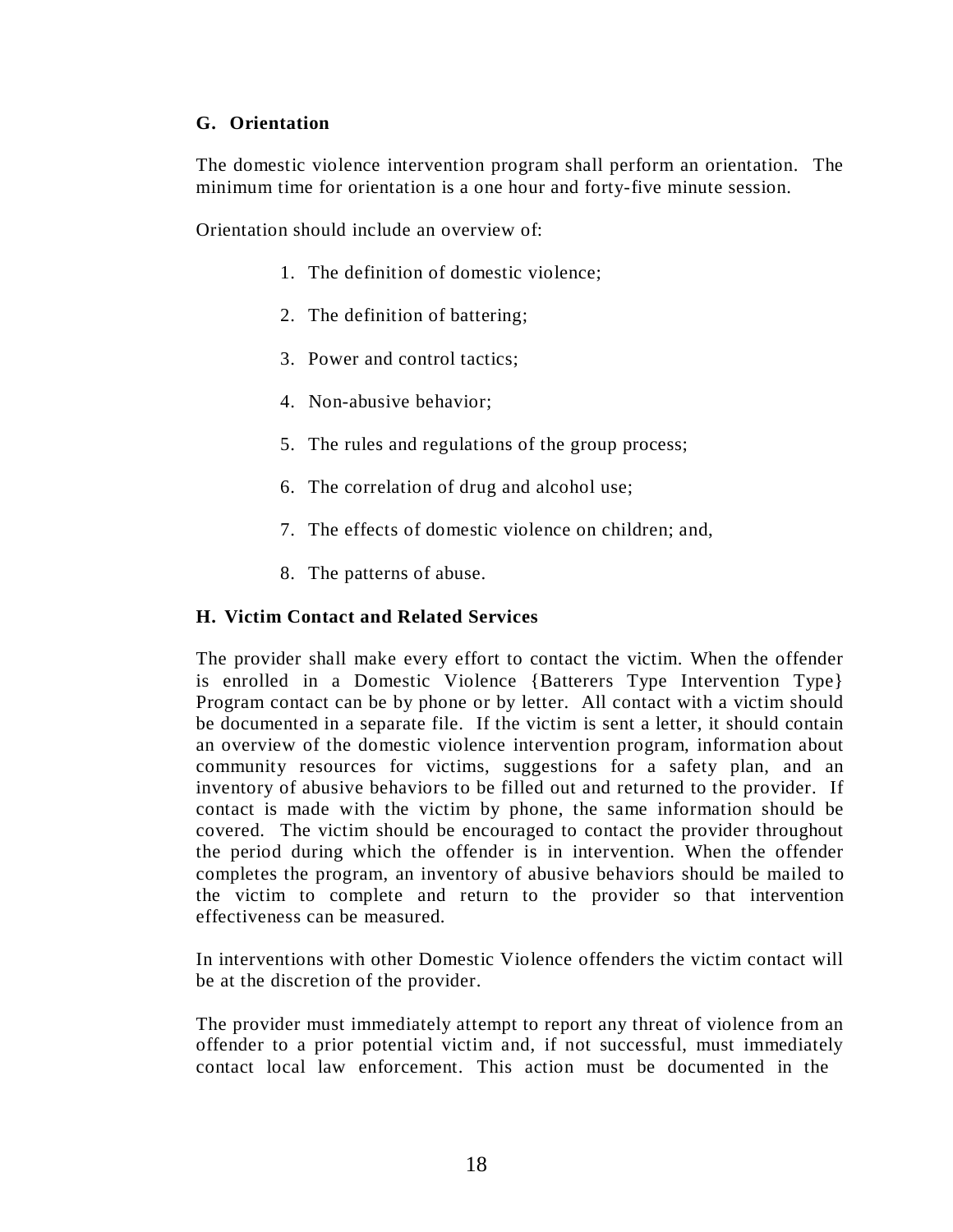offender's file and a separate file to show attempted contact with the victim(s) and with law enforcement.

Any information obtained from victims shall be deemed confidential and shall not be disclosed to any third party without specific, written authorization from the victim or a court order.

Efforts should be made to have the victim liaison be the same gender as the victim. This will assure that attention is paid to gender issues and will help to foster an uninhibited flow of information.

# **I. Program Attendance and Attendance Policy**

Failure to complete the provider's program and the required number of group sessions within the required number of weeks, without written authorization to extend, will result in termination from the program.

The offender must attend the required sessions that comprise the domestic violence intervention program, or re-enroll through the group intervention process. If a person does re-enroll, the referring agency will be notified. The offender cannot begin the intervention program until the assessment and orientation are complete.

# **J. Discharge**

There are three major categories of discharge.

1. Completion

The offender has complied with rules and regulations, attended scheduled appointments, participated at an acceptable level, and completed homework and other assignments. At the time of completion, additional recommendations may be made and sent to the referring agency.

2. Non-compliance, or inappropriate intervention.

If the offender is not compliant, or the provider determines that the intervention is inappropriate, the provider will document the reason, make specific recommendations to the referring agency, and make all attempts to notify the victim if safety is a concern.

The provider can refuse to provide services due to:

• Extensive psychiatric history or current psychiatric concern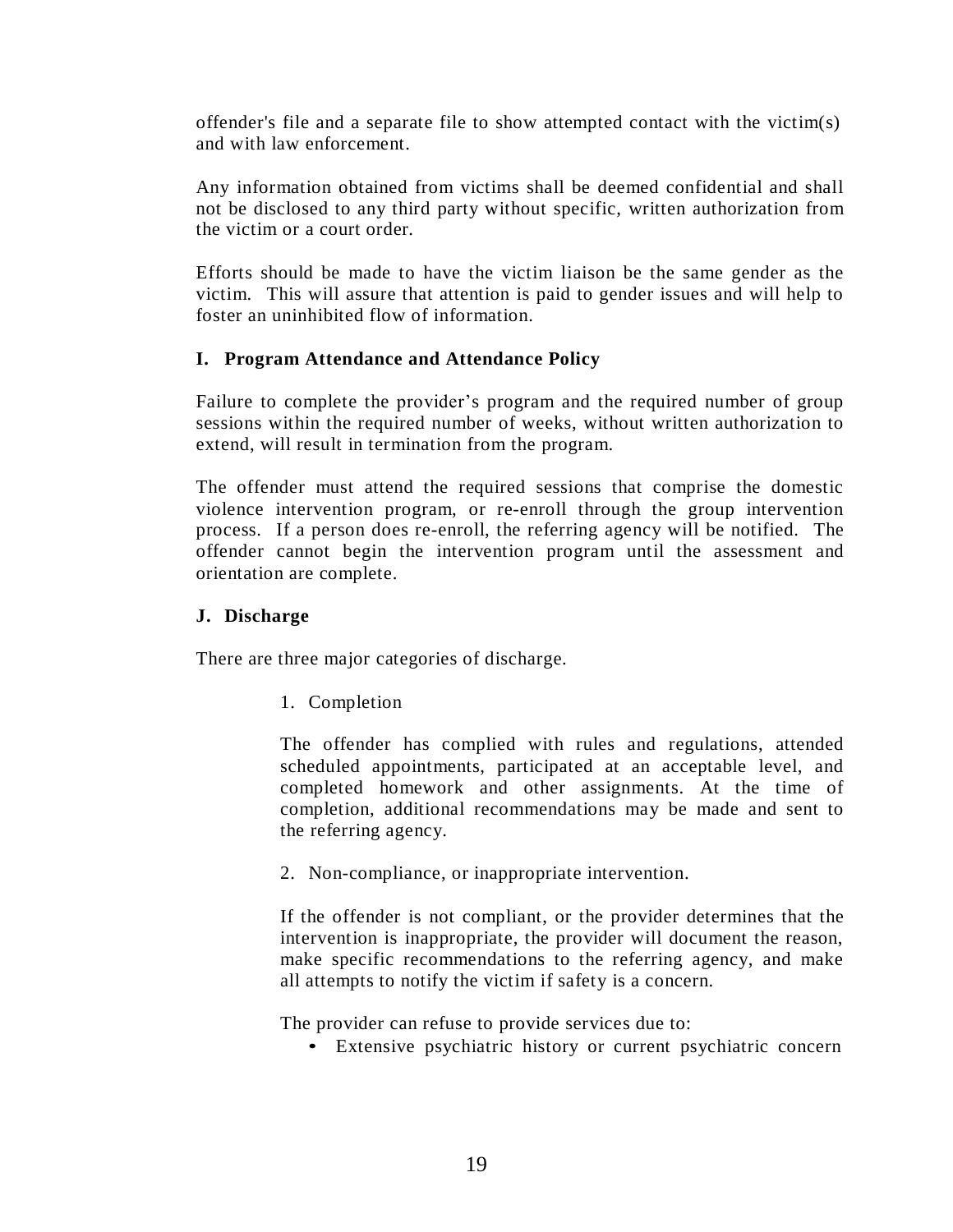that would preclude participation in the program, including an active mental health history;

- Extensive criminal record of violent crimes that shows a high level of danger to the victim or a high level of lethality;
- Chronic substance abuse or chemical dependency that requires completion of a intervention program; and
- Extensive developmental or cognitive impairment that would interfere with the offender's ability to function in a group intervention program.
- 3. Termination of intervention

Termination of intervention occurs when the service provider chooses to expel the offender from the program for:

- Recurrence of violence (violent conviction) and/or a breach of condition of the court order;
- Failure to abide by the rules and regulations of the program, including absences and other matters set forth in these standards and through contract agreement with offender;
- Failure to participate and attend sessions; or
- Attending group under the influence of alcohol and/or drugs.

If an offender is terminated from the program, the provider must:

- Document clearly and specifically the reasons for termination without jeopardizing the safety of the victim;
- Make specific recommendations, including probation violation, returning to the program, or any other intervention program;
- Inform the victim of the termination:
- Inform the referring agency of the termination and include the reason for termination; and
- Inform the offender of termination in documented contact.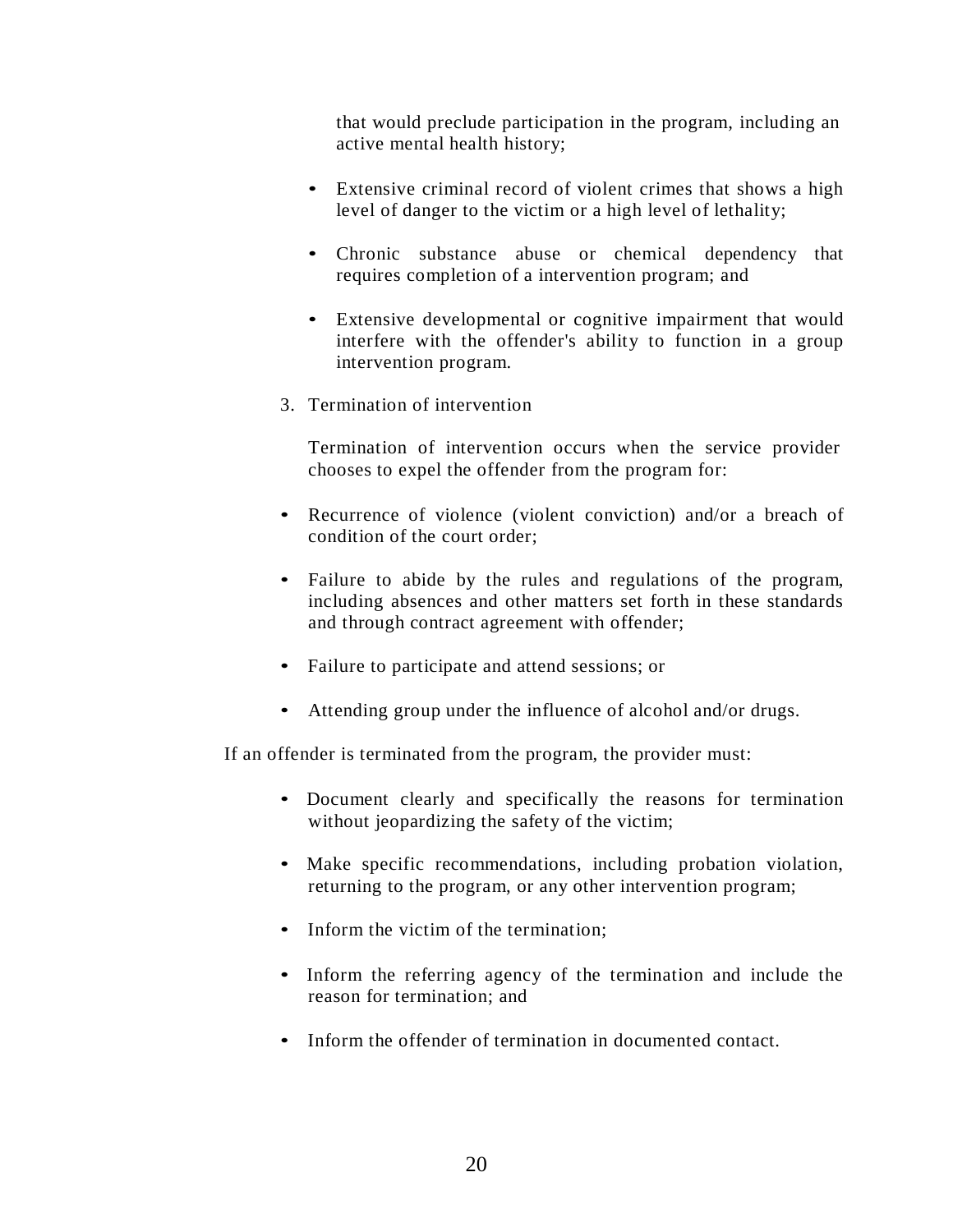# **K. Concurrent or Subsequent Intervention**

Concurrent or subsequent intervention for mental health, medical intervention or substance abuse may take place during the psycho-educational program.

# **XIV. BATTERERS TYPE PROGRAM CONTENT**

# **A. Model**

Program topics must closely follow a model that depicts an overall system of physical, emotional and sexual abuse including methods and tactics of power and control.

Those tactics include:

- 1. Intimidation;
- 2. Emotional abuse;
- 3. Isolation;
- 4. Minimizing, denying, and blaming;
- 5. Using children;
- *6.* Using Gender role, power differentiation*;*
- 7. Economic abuse; and
- 8. Coercion and threats.

#### **B. Content**

Domestic violence intervention providers should also address each of the following content areas in the intervention sessions:

- 1. The offender's full responsibility for their violent and abusive behavior;
- 2. The definition of domestic violence;
- 3. The myths and beliefs about domestic violence, including myths about provocation;
- 4. The cycle of violence;
- 5. The identification of behavior, emotional, and physical cues which signal escalating anger and the need for <u>de-escalation</u> strategies;
- 6. The offender's ability to identify and articulate feelings;
- 7. The improvement of listening and communication skills and listening with empathy;
- 8. The improvement of problem solving skills;
- 9. The improvement of negotiation and conflict resolution skills;
- 10. Stress management techniques;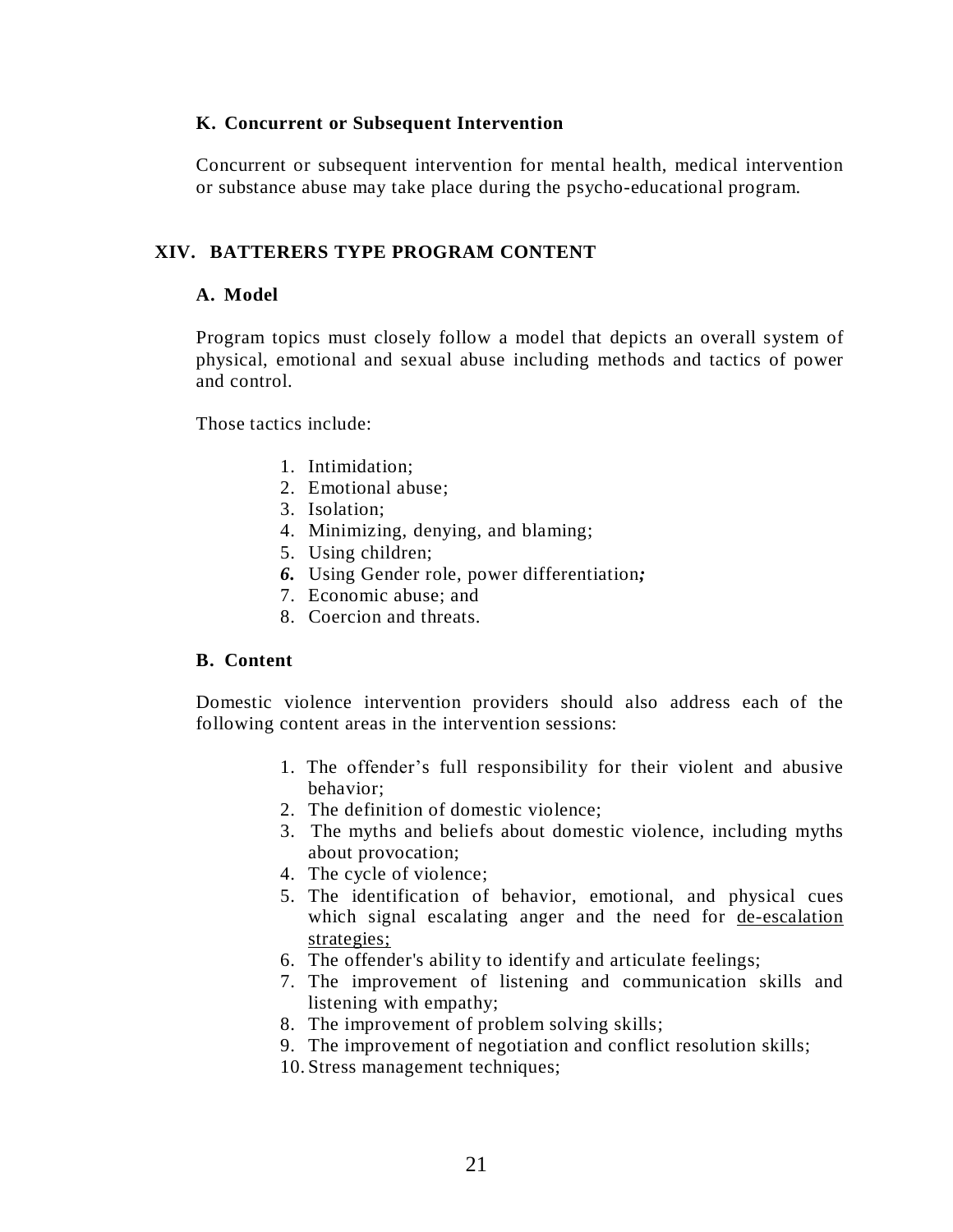- 11. Stereotypical gender role expectations;
- 12. The improvement of self-esteem;
- 13. The development and improvement of support systems;
- 14. The socio-cultural basis for domestic violence;
- 15. The effects of distorted thinking on emotions and behavior;
- 16. Self-control versus power and dominance;
- 17. The effects of domestic violence on partner, children, self, and others;
- 18. The relationship between alcohol and/or drug use and other compulsive behaviors;
- 19. The roles of ethnicity/culture and differences in physical abilities in domestic violence.

# **XV. CREDENTIALS FOR DOMESTIC VIOLENCE INTERVENTION PROGRAM PERSONNEL**

#### **A. Purpose**

The purpose of these standards is to:

- 1. Promote uniform professional standards of competence and ensure quality psycho-educational interventions with offenders;
- 2. Provide public assurance that certified providers, supervisors, and facilitators are qualified based on a standardized set of criteria; and
- 3. Define the personnel appropriate to work with domestic violence intervention programs.

#### **B. Standards for Intervention Providers**

Intervention providers must:

- 1. Be free of domestic violence in their personal lives.
- 2. Be free of all criminal convictions while providing domestic violence intervention and intervention, and for one year prior to providing these services. Also, be free of any criminal conviction for a violent crime or for a crime involving alcohol or drugs for three years prior to providing these services.
- 3. Not communicate or act in ways that perpetuate attitudes of sexism.
- 4. Refrain from all victim blaming and, instead, emphasize personal accountability of the individuals participating in the program.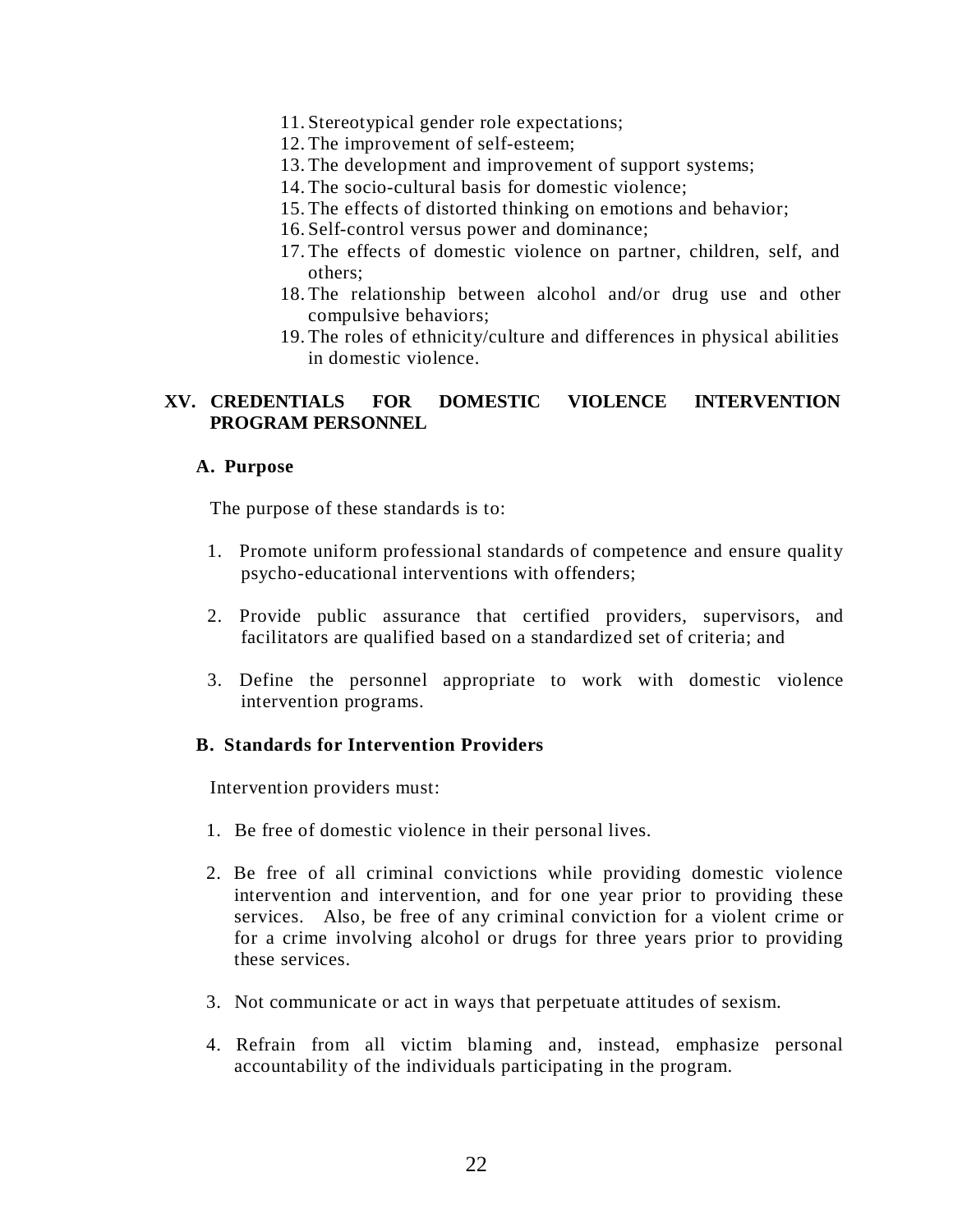- 5. Not abuse alcohol or drugs.
- 6. Immediately report to the victim, police, and any other appropriate agency any credible threat of violence.
- 7. Immediately report that a child has been subjected to abuse or alleged or suspected child abuse or neglect by a client.
- 8. Assess the safety of victims and notify victims of specific information regarding continued or future victimization.

# **C. Confidentiality Issues**

An intervention provider shall not disclose any confidential communications made by a client to the intervention provider during the course of intervention without the consent of the client. Also, no intervention program employee or associate, whether clerical or professional, shall disclose any confidential information acquired through that individual's work capacity. Finally, no person who has participated in therapy conducted under the supervision of an intervention provider, including but not limited to group therapy sessions, shall disclose any knowledge gained during the course of such therapy without the consent of the person to whom the knowledge relates.

Notwithstanding the above general rules of confidentiality, intervention providers have the duty to warn potential victims of imminent danger if the intervention provider believes that the victim may be at risk from a client because of threats made or behavior exhibited. Intervention providers are required by law to report suspected child abuse.

The above rules of confidentiality also shall not apply when:

- 1. A client acts in such a way as to indicate that he or she may be dangerous to the lives of others;
- 2. A client or a client's heirs, executors, or estate administrators file a law suit or a complaint against a intervention provider arising out of, or connected with, the care or intervention of such client by the provider; or,
- 3. A provider was in consultation with a physical or mental health professional against whom a suit or complaint was filed based on the case out of which the suit or complaint arises.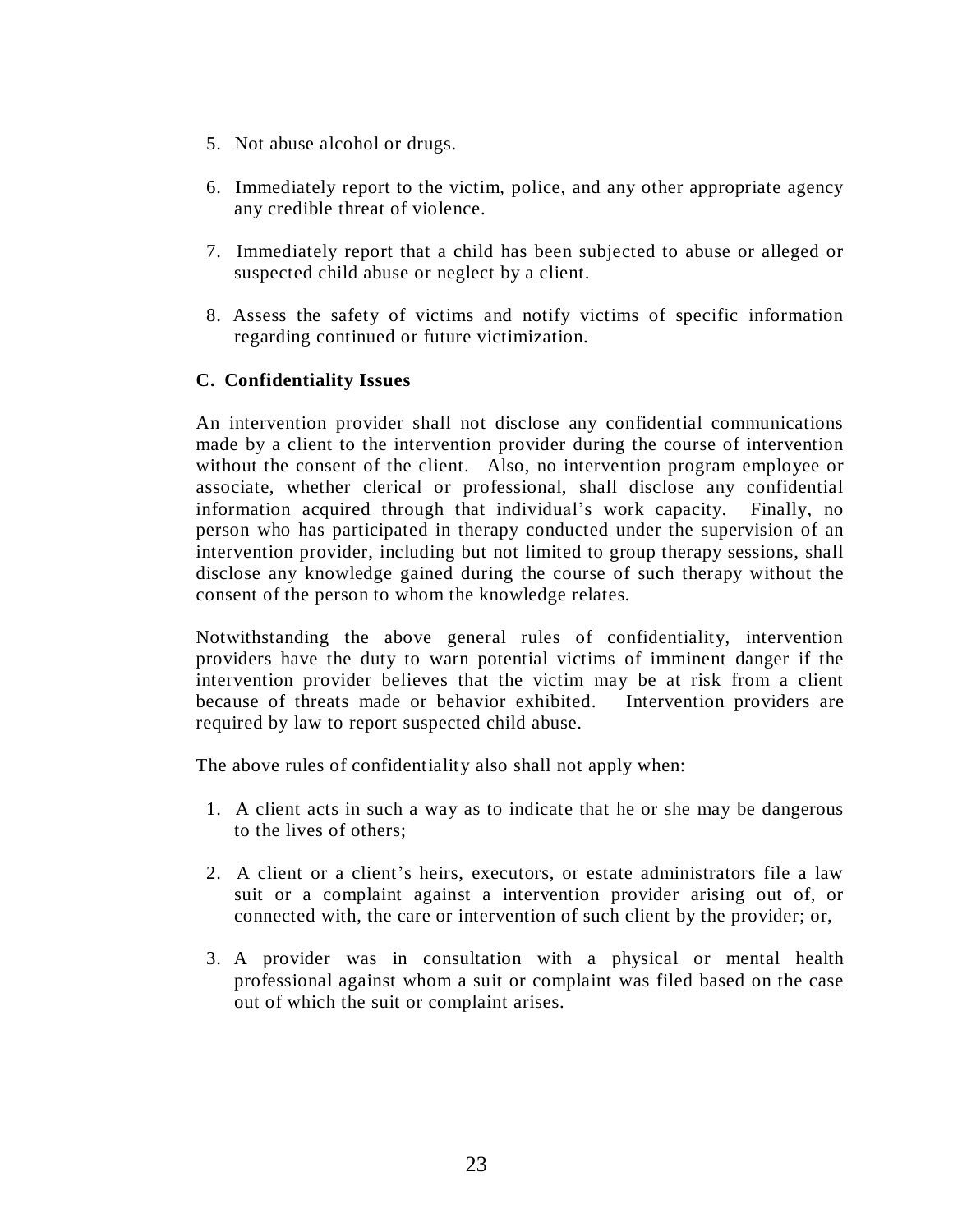# **D. Prerequisite Credentials for Facilitators**

1. Education and Work Experience Requirements:

The facilitator applicant must have a Bachelors degree in social science, human services, or a similar field, as well as:

- a. 104 hours of direct face-to-face contact facilitating or co-facilitating domestic violence intervention groups using a power and control model. This requirement must be completed in not less than six months;
- b. 40 hours of victim-centered training, which can include providing advocacy to battered women and their children, conducting women's and children's groups, attending victim panels or presentations at which victims discuss their victimization, and any other program or training where victim issues are taught;
- c. 40 hours of training on domestic violence intervention and or appropriate related training as determined by the certification board; and
- d. Attendance at 4 hours of domestic violence hearings.
- 2. Knowledge and Skills

The facilitator applicant must be able to demonstrate the following:

- a. An understanding of the dynamics of domestic violence within the context of power and control;
- b. An understanding of the effects of domestic violence on victims and their children and the critical nature of safety plans;
- c. An understanding that domestic violence is deeply rooted in historical attitudes towards women and is intergenerational;
- d. An ability to recognize risk factors associated with homicide, suicide, domestic violence, self-mutilation, and other violently aggressive behaviors, including displaying weapons;
- e. An understanding of the phases of intervention including selfgenerated crises, impasses, plateaus, resistance, and relapse;
- f. A familiarity with state and federal laws concerning domestic violence, including the policies affecting intervention of court-ordered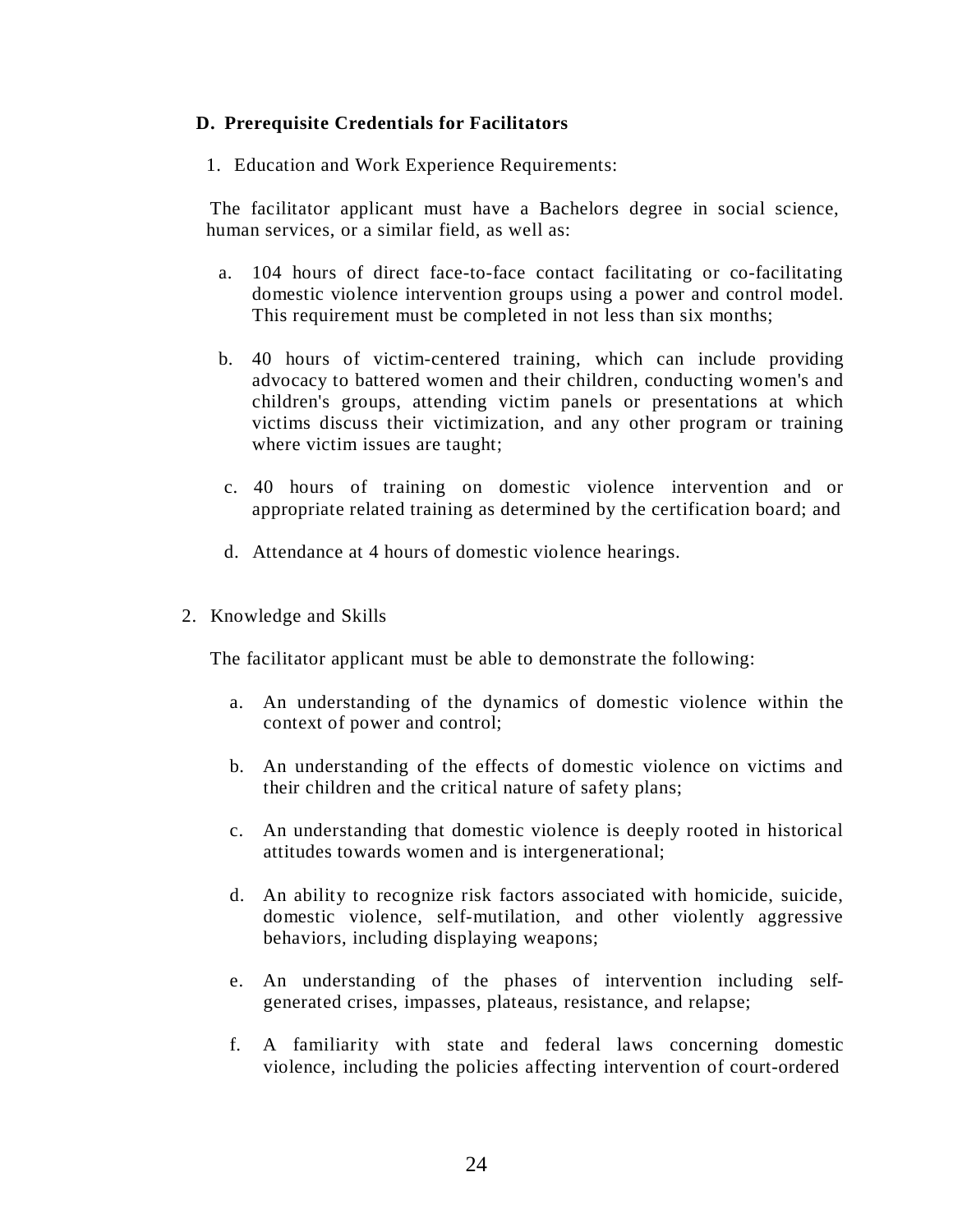program participants, child abuse, divorce and custody;

- g. An ability to actively listen and process;
- h. An ability to assess participant's comprehension and incorporation of material;
- i. An understanding of childhood trauma, physical, psychological, emotional or sexual abuse and their correlations to domestic violence; and,
- j. An understanding of grief and loss processes and self-help fellowship resources available in the local community; and
- k. A thorough knowledge of the Memorandum of Understanding that exists between the Department of Services For Children, Youth and their Families, law enforcement, and the Attorney General's Office.
- 3. Principal Duties

The principal duties of the facilitator are to:

- a. Facilitate or co-facilitate weekly intervention groups utilizing the established curriculum and techniques;
- b. Model appropriate boundary setting, confrontation, refraining, paraphrasing, reflection and clarification;
- c. Identify and eliminate collusion or complicity, and intra-group conflicts for individual and group growth;
- d. Communicate non-hostility, respect, unconditional acceptance of ethno cultural and lifestyle differences;
- e. Teach and model problem-solving skills and non-violent behavior options;
- f. Recognize and process denial and minimization and other defense mechanisms;
- g. Establish rapport and understanding in a non-judgmental and objective manner so as to build trust, reduce resistance, and elicit the necessary feedback to gauge understanding of intervention imparted;
- h. Appropriately confront acts of domestic violence and other counter-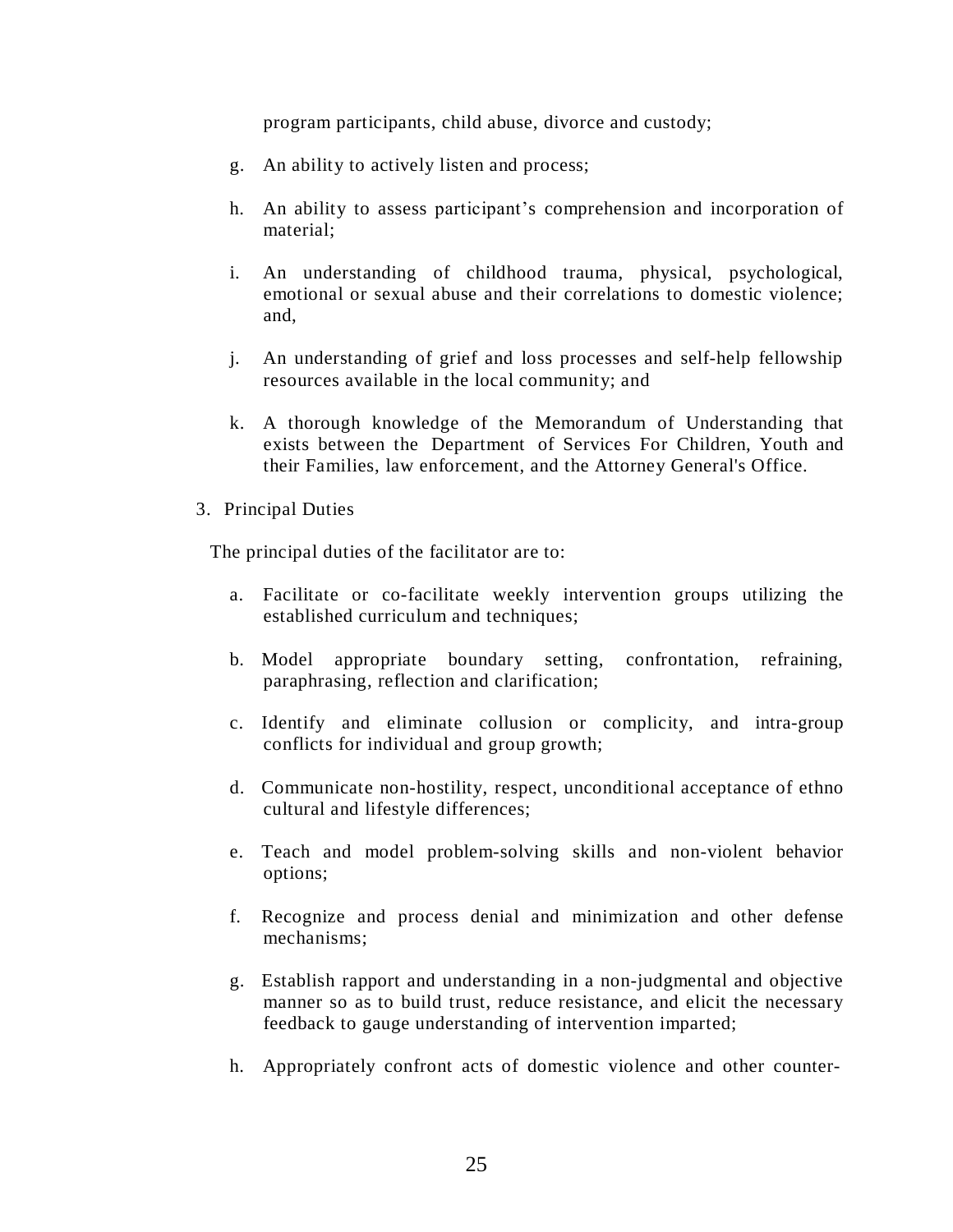productive behaviors; and

- i. Elicit self-disclosure to enhance participants' self-exploration.
- 4. Continuing Education and Participation Requirements

An applicant for re-certification as a facilitator shall complete a minimum of twelve (12) clock hours of continuing education within one year.

Approved areas of training include:

- a. Substance abuse evaluation and intervention;
- b. Domestic violence and the law;
- c. Evaluation and intervention with families where domestic violence is present;
- d. Completion of a power and control model training;
- e. Child abuse;
- f. Education regarding mental health and/or mental illness; and
- g. Training in any other area that the applicant can demonstrate is pertinent to providing a domestic violence counseling intervention.

Methods of training include: Attending seminars, webinars, and workshops; academic course work; completing an accredited home study course; attending domestic violence related court hearings or trials; riding along with the police; working with a domestic violence service provider other than one's own intervention program; and submitting original papers related to domestic violence. At least 6 of the 12 hours shall directly pertain to intervention with persons who are the perpetrators and/or victims of domestic violence. In addition, at least 6 of the 12 required clock hours shall be obtained by attending seminars or workshops presented by qualified trainers external to one's organization. These hours are to be documented by a certificate signed by the presenter or by a designated official of the sponsoring organization or by email confirmation of webinar participation.

# **E. Prerequisite Credentials for Supervisors**

The following are prerequisites for supervisors of certified programs:

a. All facilitator education/work experience requirements;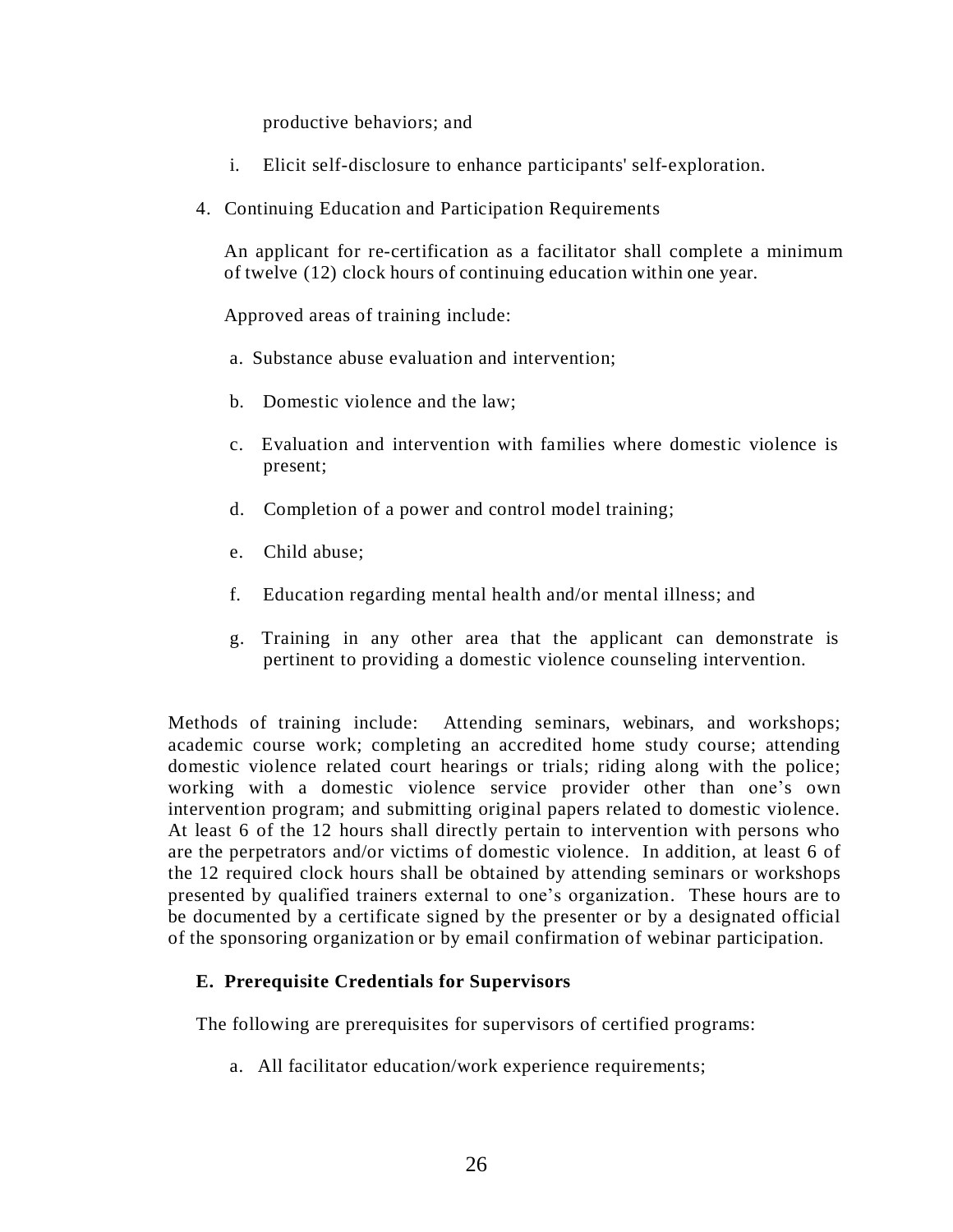The following education and experience levels:

- a. A master's degree in social sciences, education or similar field, plus two years of equivalent experience working with victims and domestic violence intervention programs. Only purposeful and substantive victim or domestic violence intervention programs working directly with facilitators or co-facilitators will fulfill this two-year requirement. This must include:
	- 104 hours of direct face-to-face contact facilitating or cofacilitating domestic violence intervention groups using a power and control model. These requirements must be completed in not less than six months; and
	- 40 hours of victim-centered training which can include providing advocacy to victims and their children, conducting victims' and children's groups, attending victim panels or presentations in which victims discuss their victimization, and any other program or training where victim issues are taught.

Other domestic violence experience, which may include the following:

- Conduct domestic violence training;
- Teach domestic violence in high school or post-secondary school;
- Develop implement monitor or evaluate domestic violence programs;
- Conduct research in the field of domestic violence; and
- Author publications in the field of domestic violence.
- This requirement may be fulfilled concurrently with other experience requirements.

#### **F. Trainees**

A trainee must work under the direction of a trained facilitator and his/her supervisor, or under the direction of a domestic violence program to gain the field experience that is required.

Trainees are encouraged to:

Spend twenty hours a week at an area domestic violence program during the first ninety day period of their apprenticeship, and